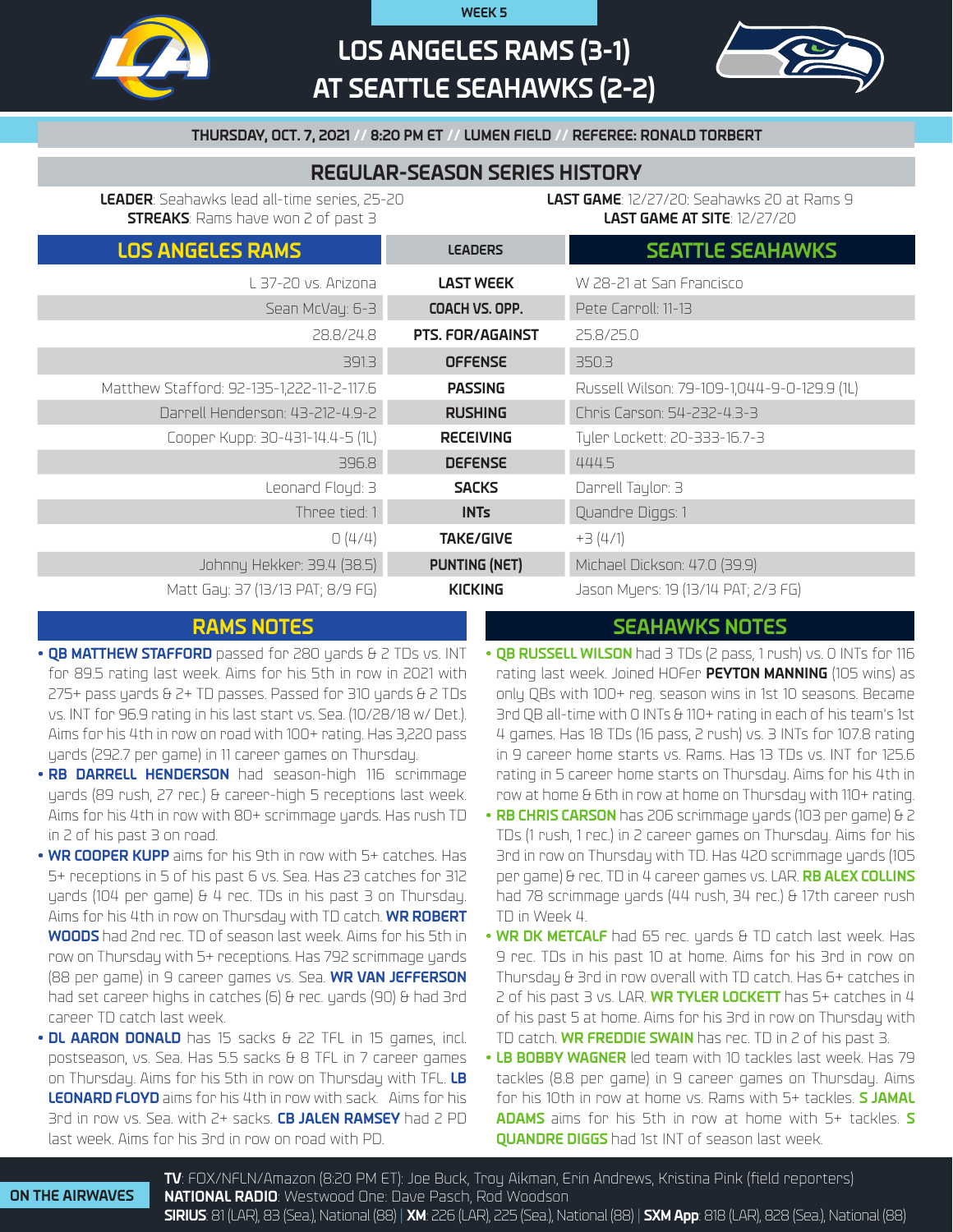

# **NEW YORK JETS (1-3) VS. ATLANTA FALCONS (1-3)**

**WEEK 5**



**SUNDAY, OCT. 10, 2021 // 9:30 AM ET // TOTTENHAM HOTSPUR STADIUM // REFEREE: TONY CORRENTE**

# **REGULAR-SEASON SERIES HISTORY**

**LEADER:** Falcons lead all-time series, 7-5 **STREAKS:** Falcons have won 3 of past 4

**LAST GAME:** 10/29/17: Falcons 25 at Jets 20 **LAST GAME AT SITE:** 10/7/13: Jets 30, Falcons 28 (Atlanta)

| <b>NEW YORK JETS</b>                     | <b>LEADERS</b>          | <b>ATLANTA FALCONS</b>             |
|------------------------------------------|-------------------------|------------------------------------|
| W 27-24 vs. Tennessee (OT)               | <b>LAST WEEK</b>        | L 34-30 vs. Washington             |
| Robert Saleh: 0-0                        | COACH VS. OPP.          | Arthur Smith: 0-0                  |
| 11.8/23.5                                | <b>PTS. FOR/AGAINST</b> | 19.5/32.0                          |
| 276.3                                    | <b>OFFENSE</b>          | 319.5                              |
| Zach Wilson (R): 79-139-925-4-8-62.8     | <b>PASSING</b>          | Matt Ryan: 108-159-990-8-3-93.5    |
| Michael Carter (R): 37-127-3.4-1         | <b>RUSHING</b>          | Mike Davis: 49-151-3.1-0           |
| Corey Davis: 16-257-16.1-3               | <b>RECEIVING</b>        | Calvin Ridley: 27-255-9.4-1        |
| 353.5                                    | <b>DEFENSE</b>          | 383.3                              |
| Quinnen Williams: 3.5                    | <b>SACKS</b>            | Dante Fowler: 2                    |
|                                          | <b>INTs</b>             |                                    |
| $-6(2/8)$                                | <b>TAKE/GIVE</b>        | $-2(2/4)$                          |
| Thomas Morstead: 46.3 (41.7)             | <b>PUNTING (NET)</b>    | Cameron Nizialek: 45.4 (39.8)      |
| Matt Ammendola (R): 15 (3/3 PAT; 4/5 FG) | <b>KICKING</b>          | Younghoe Koo: 22 (7/7 PAT; 5/5 FG) |

- **• QB ZACH WILSON** (rookie) completed 21 of 34 passes (61.8 pct.) for season-high 297 yards with 2 TDs vs. INT for season-high 97.3 rating last week in 1st-career win.
- **• RB MICHAEL CARTER** (rookie) rushed for 1st-career TD last week. Ranks 4th among rookie RBs with 171 scrimmage yards (127 rush, 44 rec.) this season. **RB TEVIN COLEMAN** had 3,350 scrimmage yards (2,340 rush, 1,010 rec.) & 29 TDs (18 rush, 11 rec.) in 4 seasons with Atl. (2015-18).
- **• WR COREY DAVIS** had 4 catches for season-high 111 yards & TD last week. Aims for 3rd in row on road this season with 5+ catches. Had 5 catches for 91 yards & TD in only career game vs. Atl. (9/29/19 w/ Ten.). Has 90+ rec. yards in 2 of 3 career games vs. NFC South. **WR JAMISON CROWDER** had team-high 7 catches for 61 yards & TD last week in season debut. Had 8 catches for 87 yards in only career game vs. Atl. (10/11/15 w/ Was.). Has 50+ rec. yards in 3 of 4 career games vs. NFC South. **WR KEELAN COLE** had season-high 92 rec. yards in Week 4.
- **• DL QUINNEN WILLIAMS** had 6 tackles & 2 sacks last week, 2ndcareer game with 2 sacks. Aims for 3rd in row with 1.5+ sacks. **LB QUINCY WILLIAMS** had career-high 12 tackles, PD & 1st-career sack in Week 4. Quinnen & Quincy became 1st pair of brothers with sacks in same game since 1982. **LB C.J. MOSLEY** led team with season-high 13 tackles & had 1st sack of season last week. Aims for 4th in row with 10+ tackles. **DE JOHN FRANKLIN-MEYERS** has sack in 3 of 4 games this season.

## **JETS NOTES FALCONS NOTES**

- **• QB MATT RYAN** passed for 283 yards & 4 TDs vs. 0 INTs for 111.5 rating in Week 4, his 13th-career game with 4+ TD passes. Passed for 319 yards & 2 TDs vs. 0 INTs for 111 rating in last home meeting. Aims for his 3rd in row vs. NYJ & 3rd in row overall with 2+ TD passes & 100+ rating. Passed for 2 TDs vs. INT & 108.3 rating in only previous International game (10/26/14 vs. Det. at Wembley Stadium).
- **• RB CORDARRELLE PATTERSON** had 5 receptions, 116 scrimmage yards (82 rec., 34 rush) & became 1st RB in franchise history with 3 rec. TDs in single game last week. Is 1 of 4 (**JAMES CONNER**, **ROB GRONKOWSKI** & **COOPER KUPP**) with 2 games with 2+ TDs in 2021. Aims for his 3rd in row with 100+ scrimmage yards & 4th in row with 5+ catches. **RB MIKE DAVIS** had 1st rec. TD of season last week. Has 60+ scrimmage yards in 3 of 4 games this season.
- **• WR CALVIN RIDLEY** had team-high 7 receptions & 80 rec. yards in Week 4. Has 5+ catches in 11 consecutive games, 2nd-longest active streak in NFL (**DAVANTE ADAMS** - 16). **TE KYLE PITTS** leads rookie TEs in receptions (15) & rec. yards (189).
- **• LB FOYESADE OLUOKUN** had team-high 12 tackles & 4thcareer sack last week. Aims for his 3rd in row with 12+ tackles. **LB DEION JONES** had 11 tackles last week. Has 11+ tackles in 3 of 4 games this season. Had 11 tackles in last meeting. **S ERIK HARRIS** tied his career high with 3 PD last week & aims for his 3rd in row with 2+ PD.

**ON THE AIRWAVES TV:** NFLN (9:30 AM ET): Greg Gumbel, Adam Archuleta, AJ Ross, Melissa Stark (field reporters) **SIRIUS:** 133 (NYJ), 85 (Atl.) | **XM:** 384 (NYJ), 228 (Atl.) | **SXM App:** 824 (NYJ), 801 (Atl.)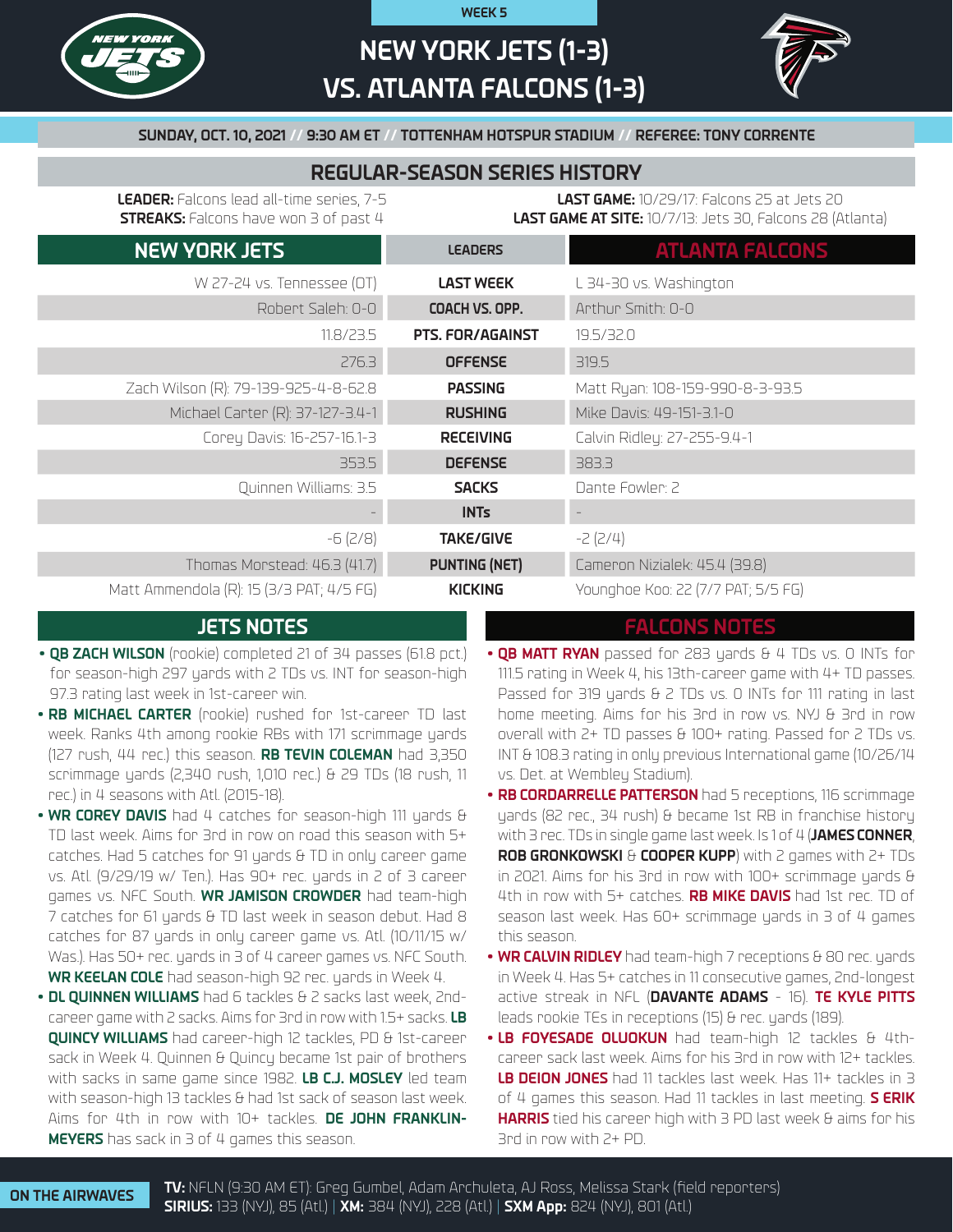

# **PHILADELPHIA EAGLES (1-3) AT CAROLINA PANTHERS (3-1)**

**WEEK 5**



## **SUNDAY, OCT. 10, 2021 // 1:00 PM ET // BANK OF AMERICA STADIUM // REFEREE: SHAWN HOCHULI**

## **REGULAR-SEASON SERIES HISTORY**

**LEADER**: Eagles lead all-time series, 7-4 **STREAKS**: Panthers have won 2 of past 3

**LAST GAME**: 10/21/18: Panthers 21 at Eagles 17 **LAST GAME AT SITE**: 10/12/17: Eagles 28, Panthers 23

| PHILADELPHIA EAGLES                 | <b>LEADERS</b>          | <b>CAROLINA PANTHERS</b>             |
|-------------------------------------|-------------------------|--------------------------------------|
| L 42-30 vs. Kansas City             | <b>LAST WEEK</b>        | L 36-28 at Dallas                    |
| Nick Sirianni: 0-0                  | COACH VS. OPP.          | Matt Rhule: 0-0                      |
| 23.5/26.5                           | <b>PTS. FOR/AGAINST</b> | 24.3/16.5                            |
| 397.5                               | <b>OFFENSE</b>          | 387.5                                |
| Jalen Hurts: 96-145-1,167-7-2-101.1 | <b>PASSING</b>          | Sam Darnold: 99-146-1,189-5-3-95.4   |
| Jalen Hurts (QB): 34-226-6.6-1      | <b>RUSHING</b>          | Christian McCaffrey: 52-201-3.9-1    |
| DeVonta Smith (R): 18-237-13.2-1    | <b>RECEIVING</b>        | DJ Moore: 30-398-13.3-3              |
| 354.3                               | <b>DEFENSE</b>          | 251.5                                |
| Javon Hargrave: 5                   | <b>SACKS</b>            | Haason Reddick: 4.5                  |
| Eric Wilson: 1                      | <b>INTs</b>             | Shaq Thompson: 1                     |
| O (2/2)                             | <b>TAKE/GIVE</b>        | $-1(3/4)$                            |
| Arryn Siposs: 46.5 (41.0)           | <b>PUNTING (NET)</b>    | Joseph Charlton: 39.5 (38.8)         |
| Jake Elliott: 24 (9/9 PAT; 5/6 FG)  | <b>KICKING</b>          | Zane Gonzalez: 18 (9/10 PAT; 3/5 FG) |

- **• QB JALEN HURTS** passed for career-high 387 yards & 2 TDs vs. 0 INTs for 105.1 rating & had 47 rush yards in Week 4. Has 300+ pass yards in 4 of his 8 career starts & 40+ rush yards in 6 of his 8 career starts. Has 2+ TD passes in 3 of his 1st 4 games in 2021. Is only QB with 1,100+ pass yards (1,167) & 200+ rush yards (226) this season.
- **• RB MILES SANDERS** has 80+ scrimmage yards in 3 of his past 4 on road. Since 2019, ranks 3rd among RBs with 4.9 yards per rush attempt (min. 300 atts.). Rookie **RB KENNETH GAINWELL**  set career highs in receptions (6) & scrimmage yards (89) in Week 4 & had 2nd-career rush TD last week.
- **• TE ZACH ERTZ** had season-high 6 receptions for 60 yards in Week 4. Had 9 receptions for 138 yards in last meeting. Had 2 rec. TDs in last road meeting. **TE DALLAS GOEDERT** had seasonhigh 5 catches for 56 yards & 2nd rec. TD of season last week. Had rec. TD in last meeting. Rookie **WR DEVONTA SMITH** had career-high 7 receptions & 1st-career 100-yard game (122) last week. **WR GREG WARD** aims for his 3rd in row with rec. TD.
- **• DT JAVON HARGRAVE** had 6 tackles & sack last week. Is 1 of 3 in NFC (**DANIELLE HUNTER** & **CHANDLER JONES**) with 5 sacks in 2021. Aims for his 5th in row with 6+ tackles. **LB ERIC WILSON**  led team with 10 tackles & had 1st INT of season last week. Since 2020, is 1 of 2 LBs (**LOGAN WILSON**) with 4+ INTs (4). **LB ALEX SINGLETON** aims for his 4th in row with 9+ tackles. **CB DARIUS SLAY** leads NFL with 111 PD since 2013.

## **EAGLES NOTES CAROLINA PANTHERS**

- **QB SAM DARNOLD** passed for 301 yards & 2 TDs vs. 2 INTs for 85.5 rating & had 2 rush TDs in Week 4. Became 1st QB ever with 5 rush TDs in his team's 1st 4 games of season. Became 6th QB since 1970 with 2 rush TDs in consecutive games. Is only NFC QB with 3 games of 300+ pass yards in 2021. Aims for his 4th in row with 300+ pass yards.
- **• RB CHRISTIAN MCCAFFREY** has 1,428 scrimmage yards (158.7 per game) & 12 TDs (10 rush, 2 rec.) in his past 9 at home. Aims for his 4th in row at home with 135+ scrimmage yards. Had 10 receptions & TD catch in last home meeting. Rookie **RB CHUBA HUBBARD** aims for his 3rd in row with 70+ scrimmage yards.
- **• WR DJ MOORE** had 8 receptions for 113 yards & 2 rec. TDs in Week 4, his 3rd-career game with 2 TD catches. Aims for his 3rd in row with 100+ rec. yards & 4th in row with 8+ receptions. Is only player in NFL with 6+ catches in each of 1st 4 games in 2021. **WR ROBBY ANDERSON** had season-high 5 catches in Week 4. **WR BRANDON ZYLSTRA** had season-high 63 rec. yards last week.
- **• DE BRIAN BURNS** has 6 sacks in his past 6 & aims for his 3rd in row at home with sack. Aims for his 3rd in row overall with PD. **LB HAASON REDDICK** has 12 sacks & 7 FFs in his past 8. Aims for his 3rd in row at home with Car. with 1.5+ sacks. **LB SHAQ THOMPSON** has 10+ tackles in 2 of his past 3 at home. Aims for his 3rd in row vs. Phi. with 7+ tackles. **S JEREMY CHINN** aims for his 3rd in row with 5+ tackles.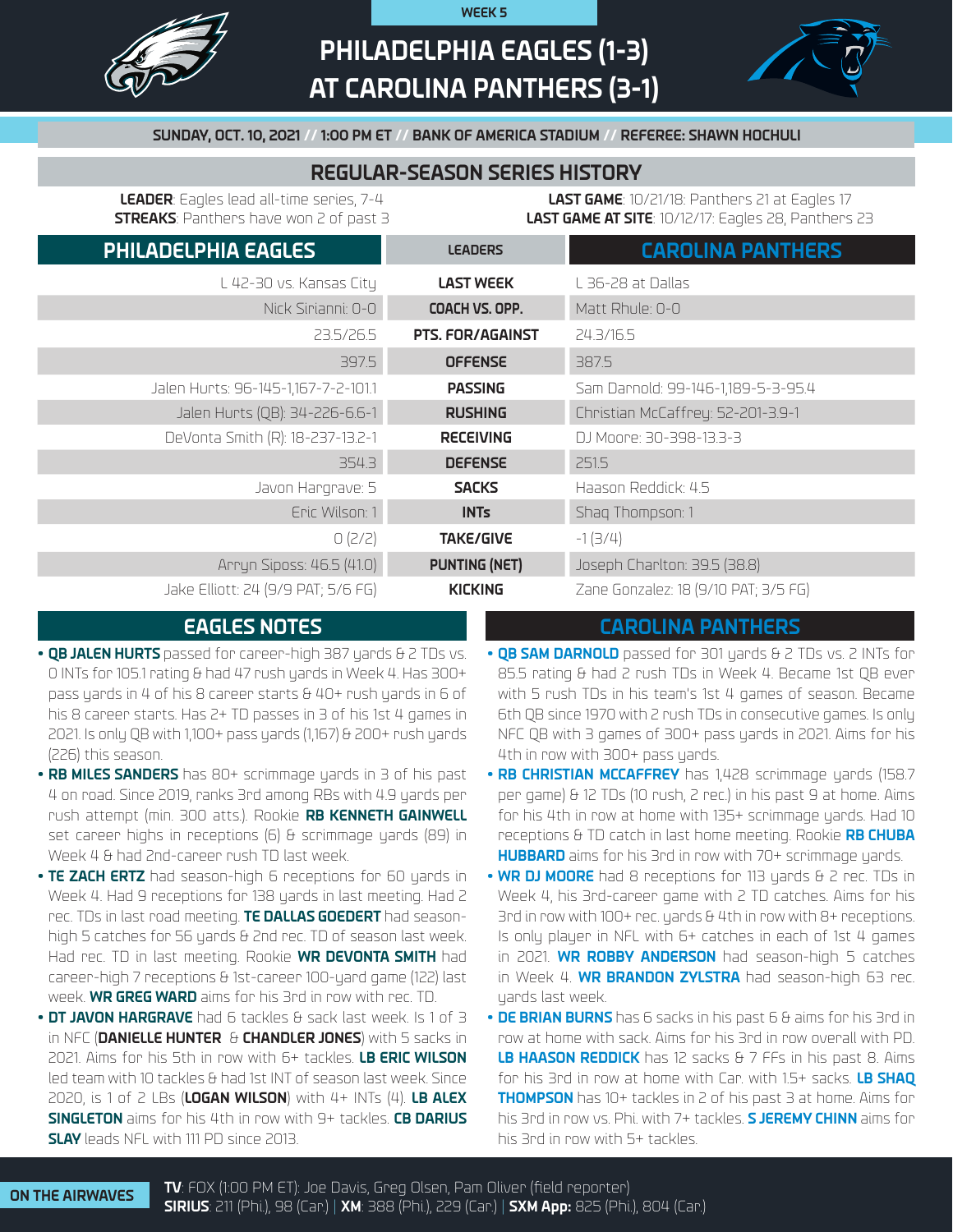

# **GREEN BAY PACKERS (3-1) AT CINCINNATI BENGALS (3-1)**

**WEEK 5**



## **SUNDAY, OCT. 10, 2021 // 1:00 PM ET // PAUL BROWN STADIUM // REFEREE: BILL VINOVICH**

# **REGULAR-SEASON SERIES HISTORY**

**LEADER**: Bengals lead all-time series, 7-6 **STREAKS**: Bengals have won 3 of past 4

**LAST GAME**: 9/24/17: Bengals 24 at Packers 27 (OT) **LAST GAME AT SITE**: 9/22/13: Bengals 34, Packers 30

| <b>GREEN BAY PACKERS</b>             | <b>LEADERS</b>          | <b>CINCINNATI BENGALS</b>                  |
|--------------------------------------|-------------------------|--------------------------------------------|
| W 27-17 vs. Pittsburgh               | <b>LAST WEEK</b>        | W 24-21 vs. Jacksonville (Thu.)            |
| Matt LaFleur: 0-0                    | COACH VS. OPP.          | Zac Taylor: 0-0                            |
| 23.8/25.0                            | <b>PTS. FOR/AGAINST</b> | 23.0/18.8                                  |
| 318.0                                | <b>OFFENSE</b>          | 325.5                                      |
| Aaron Rodgers: 80-124-897-8-2-100.8  | <b>PASSING</b>          | Joe Burrow: 78-107-988-9-4-113.8           |
| Aaron Jones: 56-206-3.7-2            | <b>RUSHING</b>          | Joe Mixon: 83-353-4.3-2                    |
| Davante Adams: 31 (1L)-373-12.0-1    | <b>RECEIVING</b>        | Ja'Marr Chase (R): 17-297-17.5-4           |
| 311.5                                | <b>DEFENSE</b>          | 323.0                                      |
| Rashan Gary: 1.5                     | <b>SACKS</b>            | <b>B.J. Hill: 3</b>                        |
| Three tied: 1                        | <b>INTs</b>             | Logan Wilson: 3                            |
| $+2(6/4)$                            | <b>TAKE/GIVE</b>        | $-1(4/5)$                                  |
| Corey Bojorquez: 47.5 (42.9)         | <b>PUNTING (NET)</b>    | Kevin Huber: 46.5 (42.6)                   |
| Mason Crosby: 29 (11/11 PAT; 6/6 FG) | <b>KICKING</b>          | Evan McPherson (R): 26 (11/11 PAT; 5/6 FG) |

# **PACKERS NOTES BENGALS NOTES**

- **• QB AARON RODGERS** passed for 248 yards & 2 TDs vs. 0 INTs for 95.6 rating & had 32nd-career rush TD last week. Has 420 career TD passes, tied with HOFer **DAN MARINO** for 6th-most in NFL history. Passed 313 yards & 3 TDs vs. INT for 102.6 rating in last meeting. Has 2+ TD passes & 100+ rating in 6 of his past 7 on road. Aims for his 4th in row in 2021 with 2+ TD passes.
- **• RB AARON JONES** had 99 scrimmage yards (51 rec., 48 rush) in Week 4. Aims for his 4th in row with 95+ scrimmage yards. Has 70+ scrimmage yards in 5 of his past 6 on road. Since 2019, ranks 2nd in NFL with 35 TDs (27 rush, 8 rec.). **RB A.J. DILLON** had season-high 97 scrimmage yards (81 rush, 16 rec.) last week.
- **WR DAVANTE ADAMS** had 6 catches for 64 yards in Week 4. Has 5+ catches in 16 consecutive games, longest active streak in NFL. Had 60 rec. yards in last meeting. Has 13 rec. TDs in his past 13 on road. Aims for his 15th in row on road with 5+ receptions. **WR RANDALL COBB** had 5 catches for team-high 69 yards & 2 rec. TDs, his 8th-career game with 2+ TD catches. **TE ROBERT TONYAN** is 1 of 4 TEs with 60+ receptions (60) & 10+ rec. TDs (12) since 2020.
- **• LB DE'VONDRE CAMPBELL** led team with 9 tackles & had PD in Week 4. Aims for his 4th in row with 9+ tackles. Rookie **CB ERIC STOKES** had 2 PD & 1st-career INT last week. Aims for his 5th in row with PD. **DL KENNY CLARK** had 5th-career FR in Week 4. **LB RASHAN GARY** had sack last week. **DL KINGSLEY KEKE** had 5th-career sack & 2nd-career FF in Week 4.

- **• QB JOE BURROW** completed 25 of 32 passes (career-high 78.1 pct.) for season-high 348 yards & 2 TDs vs. 0 INTs for careerhigh 132.8 rating last week. Is 1 of 4 in NFL (**DEREK CARR**, **PATRICK MAHOMES** & **MATTHEW STAFFORD**) with 2+ TD passes in each of 1st 4 weeks. Aims for his 5th in row at home with 2+ TD passes & 105+ rating.
- **• RB JOE MIXON** rushed for 2nd TD of season last week. Had 101 scrimmage yards (62 rush, 39 rec.) in last meeting.
- **• WR TYLER BOYD** set season highs in catches (9) & rec. yards (118) in Week 4. Has 7+ catches in 2 of past 3. Has 5+ catches in 2 of his past 3 vs. NFC North. Rookie **WR JA'MARR CHASE** had season-high 6 catches for 77 yards last week. Has rec. TD in 3 of 4 career games. Aims for 5th in row with 50+ rec. yards. Leads rookies in rec. yards (297) & rec. TDs (4). **TE C.J. UZOMAH**  set career highs in rec. yards (95) & rec. TDs (2) last week.
- **• LB LOGAN WILSON** led team with 10 tackles & had 1st sack of season in Week 4. Aims for 3rd in row with 10+ tackles. Has INT in 2 of past 3. Leads all LBs with 3 INTs in 2021. **LB GERMAINE PRATT** had 8 tackles & TFL last week. Has 6+ tackles in 3 of 4 games this season. Aims for 3rd in row at home with TFL. **DE TREY HENDRICKSON** has sack in 2 of past 3. Has sack in 3 of his past 4 vs. NFC North. **S VONN BELL** aims for his 8th in row vs. NFC with 5+ tackles. Aims for his 3rd in row vs. NFC North with TFL. **S JESSIE BATES** aims for his 4th in row at home with 5+ tackles. Aims for his 3rd in row vs. NFC North with TFL.

**ON THE AIRWAVES TV**: FOX (1:00 PM ET): Kenny Albert, Jonathan Vilma, Lindsay Czarniak (field reporter) **SIRIUS**: 113 (GB), 83 (Cin.) | **XM**: 386 (GB), 225 (Cin.) | **SXM App**: 811 (GB), 806 (Cin.)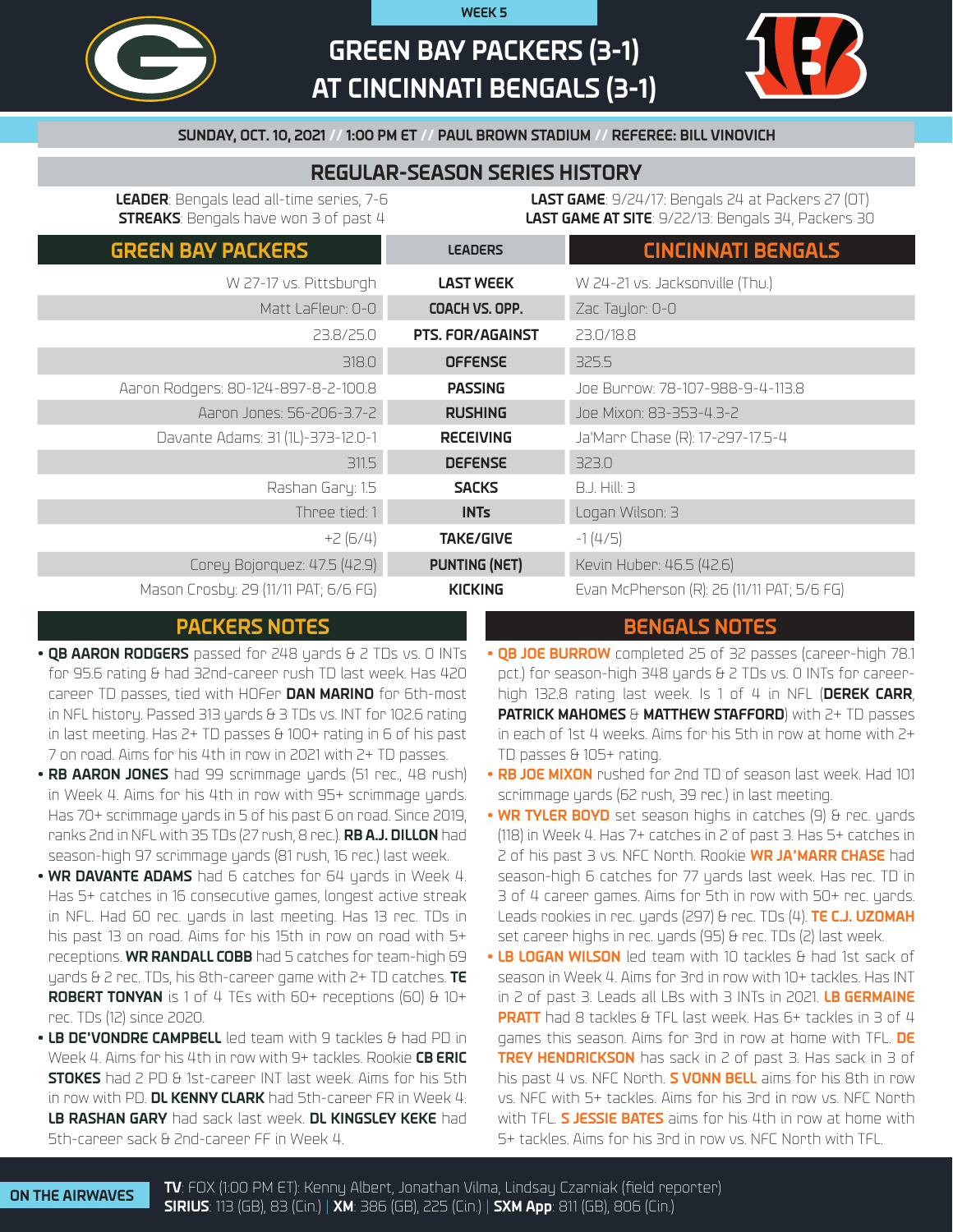

# **NEW ENGLAND PATRIOTS (1-3) AT HOUSTON TEXANS (1-3)**

**WEEK 5**



**SUNDAY, OCT. 10, 2021 // 1:00 PM ET // NRG STADIUM // REFEREE: SCOTT NOVAK**

# **REGULAR-SEASON SERIES HISTORY**

**LEADER**: Patriots lead all-time series, 8-3 **STREAKS**: Texans have won past 2

**LAST GAME**: 11/22/20: Patriots 20 at Texans 27 **LAST GAME AT SITE**: 11/22/20

| <b>NEW ENGLAND PATRIOTS</b>       | <b>LEADERS</b>          | <b>HOUSTON TEXANS</b>                 |
|-----------------------------------|-------------------------|---------------------------------------|
| L 19-17 vs. Tampa Bay             | <b>LAST WEEK</b>        | L 40-0 at Buffalo                     |
| Bill Belichick: 10-3              | COACH VS. OPP.          | David Culley: 0-0                     |
| 17.8/17.5                         | <b>PTS. FOR/AGAINST</b> | 16.8/29.0                             |
| 311.8                             | <b>OFFENSE</b>          | 263.3                                 |
| Mac Jones: 112-160-1,012-4-4-84.7 | <b>PASSING</b>          | Davis Mills (R): 38-67-357-2-5-50.4   |
| Damien Harris: 49-172-3.5-1       | <b>RUSHING</b>          | Mark Ingram: 52-171-3.3-1             |
| Jakobi Meyers: 27-246-9.1-0       | <b>RECEIVING</b>        | Brandin Cooks: 28-369-13.2-1          |
| 306.8                             | <b>DEFENSE</b>          | 401.8                                 |
| Matt Judon: 4.5                   | <b>SACKS</b>            | Whitney Mercilus: 3                   |
| J.C. Jackson: 2                   | <b>INTs</b>             | Justin Reid: 2                        |
| $-2(5/7)$                         | <b>TAKE/GIVE</b>        | $-1(6/7)$                             |
| Jake Bailey: 49.3 (39.3)          | <b>PUNTING (NET)</b>    | Cameron Johnston: 47.3 (43.3)         |
| Nick Folk: 35 (5/6 PAT; 10/11 FG) | <b>KICKING</b>          | Ka'imi Fairbairn: 0 (0/0 PAT; 0/0 FG) |

## **PATRIOTS NOTES TEXANS NOTES**

- **• QB MAC JONES** (rookie) completed 31 of 40 passes (season-high 77.5 pct.) for 275 yards & season-high 2 TDs vs. INT for 101.6 rating last week. Leads all rookies in completions (112), comp. pct. (70) & pass yards (1,012) this season.
- **• RB DAMIEN HARRIS** had 54 scrimmage yards (43 rush, 11 rec.) & rush TD in last meeting. Aims for his 8th in row on road with 50+ scrimmage yards. **RB BRANDON BOLDEN** tied career-high with 6 catches for 51 yards last week.
- **WR JAKOBI MEYERS** led team with 8 catches for 70 yards in Week 4. Aims for 3rd in row with 8+ catches. **WR KENDRICK BOURNE** had 5 catches for 58 yards last week. Aims for 3rd in row with 5+ catches & 50+ rec. yards. **WR NELSON AGHOLOR** had 55 rec. yards in Week 4. Had 5 catches for 116 yards & TD in only career game vs. Hou. (12/23/18 w/ Phi.). Aims for his 3rd in row vs. AFC South with 100+ rec. yards. **TE HUNTER HENRY** had 1st TD catch of season last week. Had rec. TD in only career game vs. Hou. (11/27/16 w/ Chargers). **TE JONNU SMITH** had 1st rec. TD of season in Week 4.
- **• DB J.C. JACKSON** aims for 3rd in row with 5+ tackles. Has PD in 3 of 4 games this season. Aims for his 3rd in row on road with INT. **DB JONATHAN JONES** tied career-high with 9 tackles last week. Has 2 PD in 2 of his past 3 vs. Hou. **DB KYLE DUGGER** had season-high 7 tackles & TFL last week. Aims for 5th in row with TFL. **LB MATT JUDON** aims for 4th in row with sack & 3rd in row with 2+ TFL. Aims for his 3rd in row vs. AFC South with TFL.

- **• QB DAVIS MILLS** (rookie) completed 11 of 21 passes (52.4 pct.) for 87 yards last week.
- **• RB MARK INGRAM** has 75+ scrimmage yards in 2 of 3 career games vs. NE. Has 75+ scrimmage yards in 6 of his past 8 vs. AFC East. Leads all active RBs in rush yards (7,495) & rush TDs (63). **RB DAVID JOHNSON** had 132 scrimmage yards (89 rush, 43 rec.) & rush TD in only career game vs. NE (9/11/16 w/ Az.). Has 550 scrimage yards (110 per game) & 6 rush TDs in 5 career games vs. AFC East. **RB PHILLIP LINDSAY** rushed for 101 yards in only career game vs. NE (10/18/16 w/ Den.).
- **• WR BRANDIN COOKS** had 5 catches for 47 yards last week. Is 1 of 2 in AFC (**HUNTER RENFROW**) with 5+ catches in each of 1st 4 weeks of season. Had 4 catches for 85 uards in last meeting. Has 75+ rec. yards in 2 of his past 3 vs. AFC East. Had 65 catches for 1,082 yards & 7 TDs for NE in 2017. **TE JORDAN AKINS** had 5 catches for 83 yards in last meeting.
- **• LB ZACH CUNNINGHAM** aims for his 5th in row vs. NE with 7+ tackles. Since 2019, ranks 3rd in NFL with 328 tackles. **LB CHRISTIAN KIRKSEY** had 7 tackles & PD in Week 3. Aims for his 6th in row with 6+ tackles. **DE WHITNEY MERCILUS** had sack last week & has sack in 3 of 4 games this season. Aims for 5th in row with TFL. **CB DESMOND KING** led team with 9 tackles & had 1st TFL & FF of season in Week 4. Had TFL in only career game vs. NE (10/29/17 w/ LAC). **CB LONNIE JOHNSON** had 1stcareer INT last week. Had 5 tackles in last meeting.

**ON THE AIRWAVES TV**: CBS (1:00 PM ET): Andrew Catalon, James Lofton, Amanda Balionis (field reporter) **SIRIUS**: 134 (NE), 81 (Hou.) | **XM**: 385 (NE), 226 (Hou.) | **SXM App**: 821 (NE), 812 (Hou.)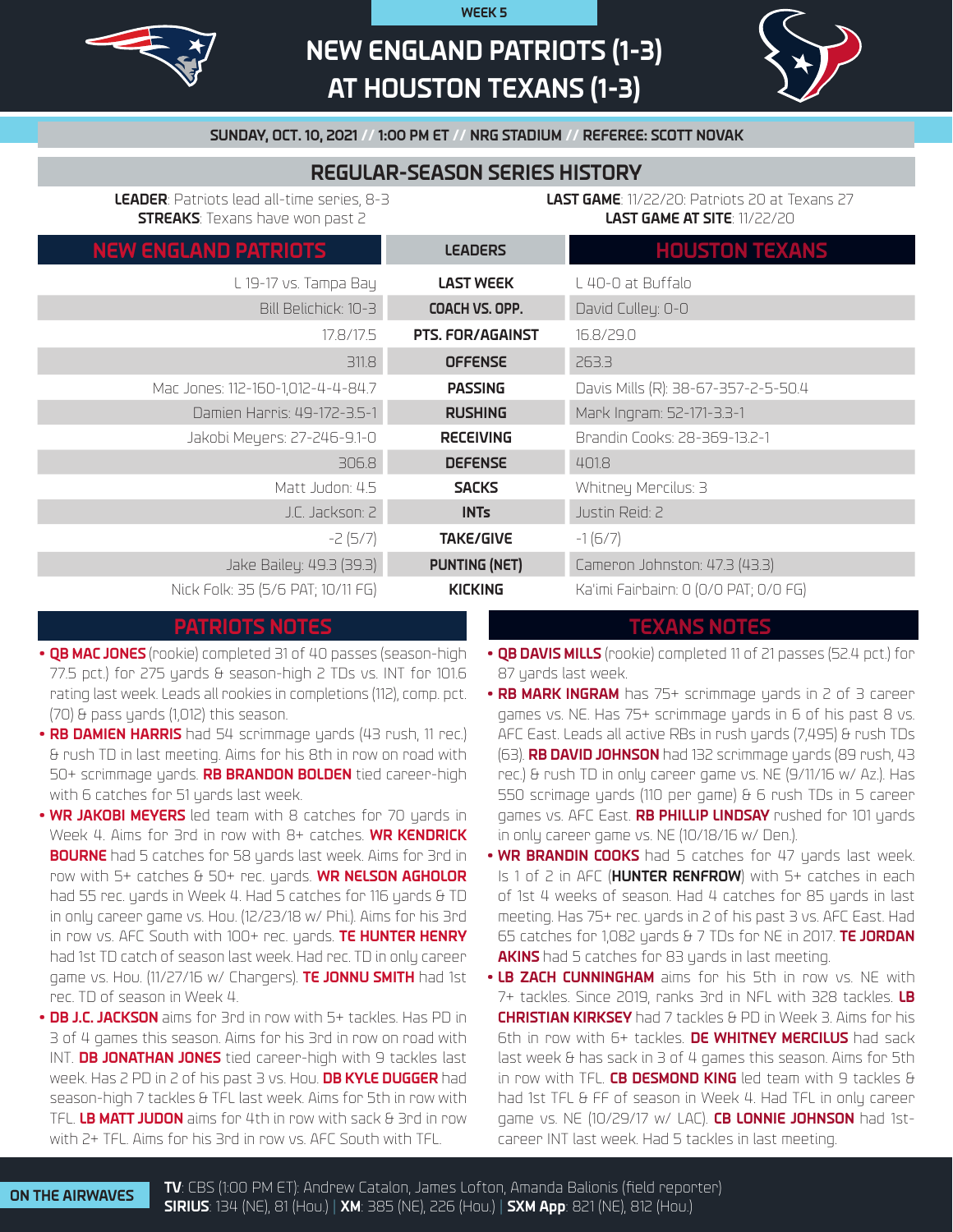

# **TENNESSEE TITANS (2-2) VS. JACKSONVILLE JAGUARS (0-4)**

**WEEK 5**



## **SUNDAY, OCT. 10, 2021 // 1:00 PM ET // TIAA BANK FIELD // REFEREE: ALEX KEMP**

# **REGULAR-SEASON SERIES HISTORY**

**LEADER**: Titans lead all-time series, 31-21 **STREAKS**: Titans have won past 3

**LAST GAME**: 12/13/20: Titans 31 at Jaguars 10 **LAST GAME AT SITE**: 12/13/20

| <b>TENNESSEE TITANS</b>               | <b>LEADERS</b>       | <b>JACKSONVILLE JAGUARS</b>              |
|---------------------------------------|----------------------|------------------------------------------|
| L 27-24 at N.Y. Jets (OT)             | <b>LAST WEEK</b>     | L 24-21 at Cincinnati (Thu.)             |
| Mike Vrabel: 5-1                      | COACH VS. OPP.       | Urban Meyer: 0-0                         |
| 23.8/27.8                             | PTS. FOR/AGAINST     | 18.5/28.8                                |
| 394.5                                 | <b>OFFENSE</b>       | 321.5                                    |
| Ryan Tannehill: 96-151-1,054-5-3-86.9 | <b>PASSING</b>       | Trevor Lawrence (R): 81-142-873-5-7-66.4 |
| Derrick Henry: 113-510 (1L)-4.5-4     | <b>RUSHING</b>       | James Robinson: 49-238-4.9-3             |
| Julio Jones: 12-204-17.0-0            | <b>RECEIVING</b>     | Marvin Jones: 20-218-10.9-2              |
| 358.3                                 | <b>DEFENSE</b>       | 418.5                                    |
| Ola Adeniyi, Harold Landry: 2.5       | <b>SACKS</b>         | Josh Allen, Adam Gotsis: 2               |
| Kevin Byard, Kristian Fulton: 1       | <b>INTs</b>          | Andrew Wingard: 1                        |
| $-5(2/7)$                             | <b>TAKE/GIVE</b>     | $-8(1/9)$                                |
| Brett Kern: 47.8 (43.8)               | <b>PUNTING (NET)</b> | Logan Cooke: 49.8 (45.7)                 |
| Randy Bullock: 30 (6/6 PAT; 8/10 FG)  | <b>KICKING</b>       | Josh Lambo: 5 (5/7 PAT; 0/3 FG)          |

# **TITANS NOTES**

- **• QB RYAN TANNEHILL** completed 30 of 49 passes (61.2 pct.) for 298 yards & TD vs. 0 INTs last week. Has 10 TDs (8 pass, 2 rush) vs. 0 INTs for 150.9 rating in his past 3 vs. Jax. Has 100+ rating in 3 of his past 4 vs. division.
- **• RB DERRICK HENRY** rushed for 157 yards & TD last week, 11thcareer game with 150+ rush yards, most in NFL since 2016. Has 175+ scrimmage yards in 2 of past 3. Aims for 4th in row with 110+ rush yards. Rushed for 215 yards & 2 TDs in last meeting. Aims for his 4th in row on road with 175+ scrimmage yards & 7th in row vs. division with 100+ rush yards. Leads NFL with 635 scrimmage yards & 510 rush yards. **RB JEREMY MCNICHOLS** had career-high 85 scrimmage yards (74 rec., 11 rush) & led team with 8 catches in Week 4.
- **• WR A.J. BROWN** aims for his 3rd in row vs. Jax. with 100+ rec. yards & TD catch. Has rec. TD in 3 of his past 4 vs. division. **WR JULIO JONES** has 24 catches for 369 yards (123 per game) & 2 TDs in 3 career games vs. Jax. **WR CHESTER ROGERS** set season-highs in catches (5) & rec. yards (63) last week.
- **• S KEVIN BYARD** had season-high 6 tackles & PD in Week 4. Aims for 3rd in row with PD. Tied career-high with 11 tackles in last meeting. **CB KRISTIAN FULTON** had 2nd-career INT last week. Is 1 of 3 in AFC (**ANTHONY AVERETT** & **BYRON JONES**) with PD in each of 1st 4 weeks of season. Has INT in last meeting. **LB HAROLD LANDRY** led team with 7 tackles & had sack in Week 4. Has 0.5+ sacks in 3 of 4 games this season.

# **JACKSONVILLE JAGUARS**

- **• QB TREVOR LAWRENCE** (rookie) completed 17 of 24 passes (season-high 70.8 pct.) for 204 yards & 0 INTs for season-high 96.5 rating & rushed for 1st-career TD last week. Leads all rookies with 5 TD passes this season.
- **• RB JAMES ROBINSON** rushed for 78 yards & season-high 2 TDs last week, 2nd-career game with 2 rush TDs. Aims for 3rd in row with 75+ rush yards & rush TD. Has 203 scrimmage yards (101.5 per game) & rush TD in 2 career games vs. Ten. Has 75+ scrimmage yards in 5 of his past 6 at home.
- **• WR MARVIN JONES** has 5+ catches in 3 of 4 games this season. Has 18 catches for 230 yards (115 per game) & TD in 2 career games vs. Ten., incl. tying his career-high with 10 catches in his last game (12/20/20 w/ Det.). **WR LAVISKA SHENAULT** had 6 catches & career-high 110 scrimmage yards (99 rec., 11 rush) last week. Had 6 catches for 49 yards in last meeting. Aims for his 4th in row vs. division with 6+ catches.
- **• LB MYLES JACK** tied for team lead with 8 tackles in Week 4. Aims for his 14th in row with 5+ tackles. Had 10 tackles & TFL in last meeting. Aims for his 3rd in row vs. Ten. with 10+ tackles. Has TFL in 3 of his past 4 vs. Ten. **DE/LB JOSH ALLEN** had 1st PD of season last week. Had 2 sacks & FF in only career home game vs. Ten. (9/19/19). **DE ADAM GOTSIS** had sack last week & has sack in 2 of 3 games this season. Aims for his 4th in row with TFL. **CB TYSON CAMPBELL** had 8 tackles & TFL in Week 4. Aims for 3rd in row with 8 tackles. Has PD in 2 of past 3.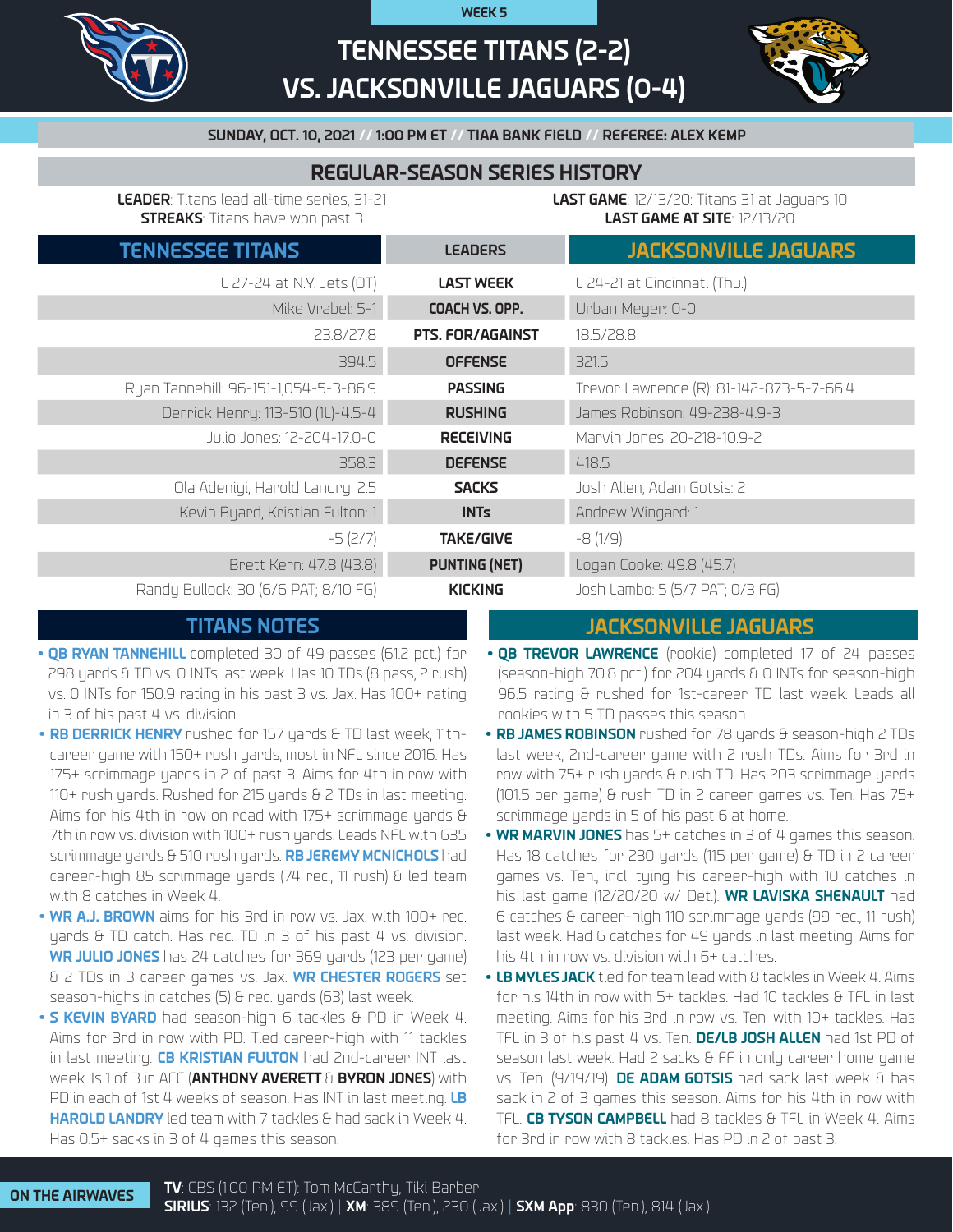

# **DETROIT LIONS (0-4) AT MINNESOTA VIKINGS (1-3)**

**WEEK 5**



**SUNDAY, OCT. 10, 2021 // 1:00 PM ET // U.S. BANK STADIUM // REFEREE: CLETE BLAKEMAN**

# **REGULAR-SEASON SERIES HISTORY**

**LEADER**: Vikings lead all-time series, 78-39-2 **STREAKS**: Vikings have won past 7

**LAST GAME**: 1/3/21: Vikings 37 at Lions 35 **LAST GAME AT SITE**: 11/8/20: Vikings 34, Lions 20

| <b>DETROIT LIONS</b>               | <b>LEADERS</b>          | <b>MINNESOTA VIKINGS</b>              |
|------------------------------------|-------------------------|---------------------------------------|
| L 24-14 at Chicago                 | <b>LAST WEEK</b>        | L 14-7 vs. Cleveland                  |
| Dan Campbell: 0-0                  | COACH VS. OPP.          | Mike Zimmer: 9-5                      |
| 20.3/29.8                          | <b>PTS. FOR/AGAINST</b> | 23.5/23.0                             |
| 351.8                              | <b>OFFENSE</b>          | 382.5                                 |
| Jared Goff: 110-161-1,100-7-2-96.8 | <b>PASSING</b>          | Kirk Cousins: 108-157-1,121-9-1-105.6 |
| Jamaal Williams: 42-187-4.5-2      | <b>RUSHING</b>          | Dalvin Cook: 51-226-4.4-1             |
| T.J. Hockenson (TE): 22-215-9.8-2  | <b>RECEIVING</b>        | Justin Jefferson: 26-338-13.0-3       |
| 381.3                              | <b>DEFENSE</b>          | 389.0                                 |
| Charles Harris: 3                  | <b>SACKS</b>            | Danielle Hunter: 5                    |
| Amani Oruwariye: 2                 | <b>INTs</b>             | Nick Vigil, Xavier Woods: 1           |
| $-1(4/5)$                          | <b>TAKE/GIVE</b>        | O(2/2)                                |
| Jack Fox: 49.9 (45.0)              | <b>PUNTING (NET)</b>    | Jordan Berry: 48.5 (43.9)             |
| Ryan Santoso: 7 (4/4 PAT; 1/1 FG)  | <b>KICKING</b>          | Greg Joseph: 28 (10/11 PAT; 6/7 FG)   |

# **LIONS NOTES VIKINGS NOTES**

- **• QB JARED GOFF** passed for 299 yards & 2 TDs vs. 0 INTs for 105 rating in Week 4. Has 90+ rating in each of 1st 4 games this season. Aims for his 3rd in row on road with 2+ TD passes. Completed 26 of 33 atts. (78.8 pct.) for 465 yards  $\theta$  careerhigh 5 TDs vs. 0 INTs for career-high 158.3 rating in his last game vs. Min. (9/27/18 w/ LAR).
- **• RB D'ANDRE SWIFT** has 167 scrimmage yards (83.5 per game) & rush TD in 2 career games vs. Min. Has 50+ scrimmage yards in 5 of his past 6 vs. NFC North. Ranks 2nd among RBs with 23 catches in 2021 & is 1 of 2 RBs (**CHASE EDMONDS**) with 4+ catches in each of 1st 4 games. **RB JAMAAL WILLIAMS** had season-high 66 rush yards in Week 4. Had 102 scrimmage yards (75 rush, 27 rec.) & 6 catches in his last game vs. Min. (11/1/20 w/ GB). Swift (338) & Williams (280) are 1 of 3 pairs of RB teammates each with 250+ scrimmage yards in 2021.
- **• TE T.J. HOCKENSON** leads NFC TEs in receptions (22) & ranks 2nd in rec. yards (215). Had 5 catches & rec. TD in last road meeting. **WR QUINTEZ CEPHUS** had team-high 83 rec. yards last week. Had 51 rec. yards & TD catch in last meeting. **WR KALIF RAYMOND** had 1st-career game with 2 rec. TDs in Week 4.
- **• LB CHARLES HARRIS** had sack & 1st-career FF last week. Aims for his 3rd in row on road & 4th in row overall with sack. **LB ALEX ANZALONE** aims for his 4th in row with 5+ tackles. **CB AMANI ORUWARIYE** had 5th-career INT last week. Aims for his 3rd in row with INT.
- 
- **• QB KIRK COUSINS** has 1,923 pass yards (274.7 per game) & 18 TDs (16 rush, 2 rec.) vs. INT for 124.6 rating in 7 career starts vs. Det. Has 3+ TD passes in 4 of his past 5 vs. Det. Aims for his 6th in row vs. Det. with 110+ rating. Has 26 TDs vs. 9 INTs for 108.1 rating in his past 10 at home.
- **• RB DALVIN COOK** has 767 scrimmage yards (127.8 per game) & 6 rush TDs in 6 career games vs. Det. Had career-high 252 scrimmage yards (career-high 206 rush, 46 rec.) & 2 rush TDs in last meeting. Aims for his 4th in row vs. Det. with rush TD. Has 7 rush TDs in his past 8 at home.
- **• WR ADAM THIELEN** is 1 of 2 NFC WRs (**COOPER KUPP**) with 20+ catches (24) & 4+ rec. TDs (4) in 2021. **WR JUSTIN JEFFERSON** had 6 catches for 84 yards & rec. TD last week. Became 3rd player (**ODELL BECKHAM JR**. & **A.J. GREEN**) with 100+ catches (114), 1,500+ rec. yards (1,738) & 10+ rec. TDs (10) in 1st 20 games in NFL history. Had 9 receptions for 133 yards in last meeting.
- **• DE DANIELLE HUNTER** had sack last week. Has 11 sacks in 9 career games vs. Det. Had 3 sacks in his last game vs. Det. (12/8/19) & aims for his 4th in row at home vs. Det. with 2+ sacks. **DE EVERSON GRIFFEN** had sack in Week 4. Has 16 sacks in 19 career games vs. Det. Aims for his 7th in row vs. Det. & 9th in row at home vs. Det. with sack. Had 3.5 sacks & 3 PD in 7 games with Det. in 2020. **LB ERIC KENDRICKS** had INT in last home meeting. Aims for his 5th in row vs. Det. with 5+ tackles. **S HARRISON SMITH** aims for his 4th in row vs. Det. with INT.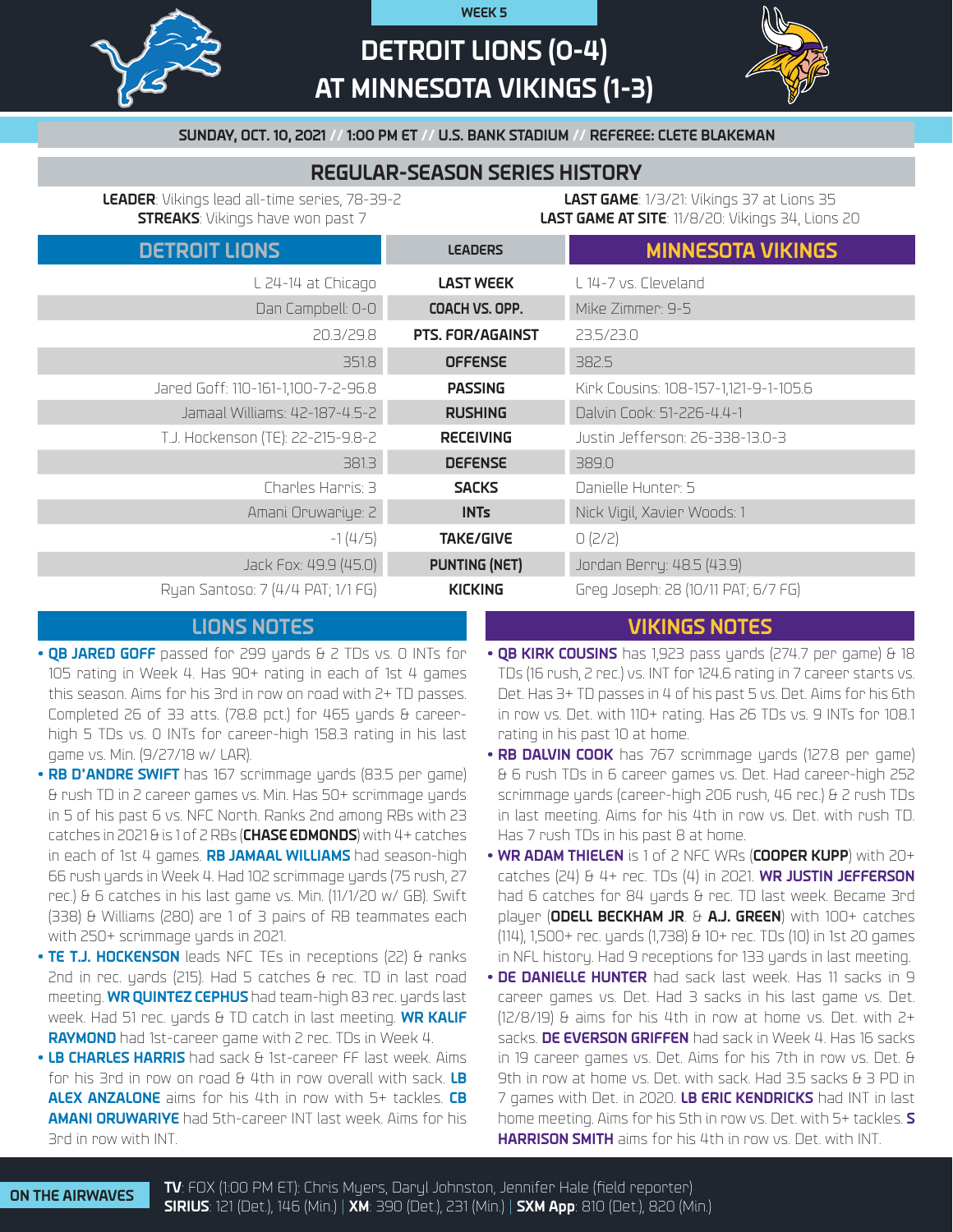

# **DENVER BRONCOS (3-1) AT PITTSBURGH STEELERS (1-3)**

**WEEK 5**



## **SUNDAY, OCT. 10, 2021 // 1:00 PM ET // HEINZ FIELD // REFEREE: BRAD ROGERS**

# **REGULAR-SEASON SERIES HISTORY**

**LEADER**: Broncos lead all-time series, 15-9-1 **STREAKS**: Steelers have won 2 of past 3

**LAST GAME**: 9/20/20: Broncos 21 at Steelers 26 **LAST GAME AT SITE**: 9/20/20

| <b>DENVER BRONCOS</b>                   | <b>LEADERS</b>          | <b>PITTSBURGH STEELERS</b>                 |
|-----------------------------------------|-------------------------|--------------------------------------------|
| L 23-7 vs. Baltimore                    | <b>LAST WEEK</b>        | L 27-17 at Green Bay                       |
| Vic Fangio: 0-1                         | COACH VS. OPP.          | Mike Tomlin: 3-5                           |
| 20.8/12.3                               | <b>PTS. FOR/AGAINST</b> | 16.8/23.3                                  |
| 353.8                                   | <b>OFFENSE</b>          | 301.8                                      |
| Teddy Bridgewater: 80-111-892-5-0-110.6 | <b>PASSING</b>          | Ben Roethlisberger: 109-170-1,033-4-4-78.9 |
| Melvin Gordon: 51-248-4.9-2             | <b>RUSHING</b>          | Najee Harris (R): 55-185-3.4-1             |
| Courtland Sutton: 18-257-14.3           | <b>RECEIVING</b>        | Diontae Johnson: 23-233-10.1-2             |
| 267.8                                   | <b>DEFENSE</b>          | 357.8                                      |
| Von Miller: 4.5                         | <b>SACKS</b>            | T.J. Watt: 5                               |
| Four tied: 1                            | <b>INTs</b>             | Terrell Edmunds: 1                         |
| $+2(5/3)$                               | <b>TAKE/GIVE</b>        | $-2(3/5)$                                  |
| Sam Martin: 45.8 (40.2)                 | <b>PUNTING (NET)</b>    | Pressley Harvin (R): 41.8 (39.5)           |
| Brandon McManus: 35 (8/8 PAT; 9/9 FG)   | <b>KICKING</b>          | Chris Boswell: 25 (7/7 PAT; 6/7 FG)        |

- **• QB TEDDY BRIDGEWATER** had TD pass last week. Is 1 of 2 in NFL (**RUSSELL WILSON**) with 0 INTs this season (min. 50 attempts). Has 75+ comp. pct. in 3 of 4 games this season. **QB DREW LOCK**  completed 12 of 21 passes (57.1 pct.) for 113 yards in season debut last week. Aims for his 3rd start in row on road with 250+ pass yards.
- **• RB MELVIN GORDON** led team with 56 rush yards last week. Had 84 srimmage yards (70 rush, 14 rec.) & TD catch in last meeting. Has 80+ scrimmage yards in 2 of 3 career games vs. Pit. Has 75+ scrimmage yards in 4 of his past 5 on road. Rookie **RB JAVONTE WILLIAMS** has 50+ scrimmage yards in 3 of 4 career games. Leads all rookies with 186 rush yards this season.
- **• WR COURTLAND SUTTON** has 5+ catches in 2 of his past 3. Had 66 rec. yards in last meeting. Has 65+ rec. yards in 3 of his past 4 on road. **WR TIM PATRICK** aims for his 3rd in row on road with TD catch. **TE NOAH FANT** had team-high 6 catches for 46 yards & TD last week. Has TD catch in 2 of past 3. Had rec. TD in last meeting. Aims for his 4th in row vs. AFC North with TD catch.
- **• LB VON MILLER** is 1 of 2 in NFL (**ROBERT QUINN**) with 0.5 sacks in each of 1st 4 weeks of season. Aims for his 6th in row with TFL. Has 5 TFL & 3 sacks in 3 career games vs. Pit. **S JUSTIN SIMMONS** had season-high 8 tackles & 2 PD in Week 4. Aims for 3rd in row with PD. Had 8 tackles, 2 PD & INT in last meeting. Rookie **S CADEN STERNS** had 1st 2 sacks of career last week. Is only rookie with 2 sacks & INT this season.

# **BRONCOS NOTES STEELERS NOTES**

- **• QB BEN ROETHLISBERGER** completed 26 of 40 passes (65 pct.) for 232 yards & TD vs. INT last week. Became 8th OB in NFL history with 400 career TD passes. Has 61,381 career pass yards & surpassed HOFer **DAN MARINO** (61,361) for 6th-most all-time. Aims for his 4th in row vs. Den, with 300+ pass yards & 70+ comp. pct.
- **• RB NAJEE HARRIS** (rookie) had 91 scrimmage yards (62 rush, 29 rec.) & 1st career rush TD last week. Aims for 3rd in row with 5+ catches & 80+ scrimmage yards. Leads all rookies with 363 scrimmage yards (185 rush, 178 rec.) & 26 catches this season.
- **• WR DIONTAE JOHNSON** had 9 catches for 92 yards & TD in Week 4. Aims for 3rd in row with 9+ catches & 90+ rec. yards. Had 8 catches for 92 yards & TD in last meeting. Has TD catch in 2 of past 3 at home. **WR JAMES WASHINGTON** had season-high 69 rec. yards last week. **WR CHASE CLAYPOOL** had 3 catches for 88 yards & TD in last meeting. Aims for his 4th in row at home with 50+ rec. yards.
- **• LB T.J. WATT** had 2 sacks & FR last week & has 2 sacks in 3 of his past 4. Aims for his 6th in row with sack. Had 2.5 sacks in last meeting. Aims for his 4th in row at home with FF. Is 1 of 2 in NFL (**CHANDLER JONES**) with 5+ sacks & 2+ FFs (2) in 2021. **LB DEVIN BUSH** had 6 tackles & 1st sack of season in Week 4. Has 5+ tackles in 3 of past 4. Had 7 tackles & 2 PD in last meeting. **S MINKAH FITZPATRICK** tied for team lead with 8 tackles last week. Had 6 tackles in last meeting.

**ON THE AIRWAVES TV**: FOX (1:00 PM ET): Brandon Gaudin, Mark Schlereth, Sarah Kustok (field reporter) **SIRIUS**: 108 (Den.), 103 (Pit.) | **XM**: 391 (Den.), 232 (Pit.) | **SXM App**: 809 (Den.), 826 (Pit.)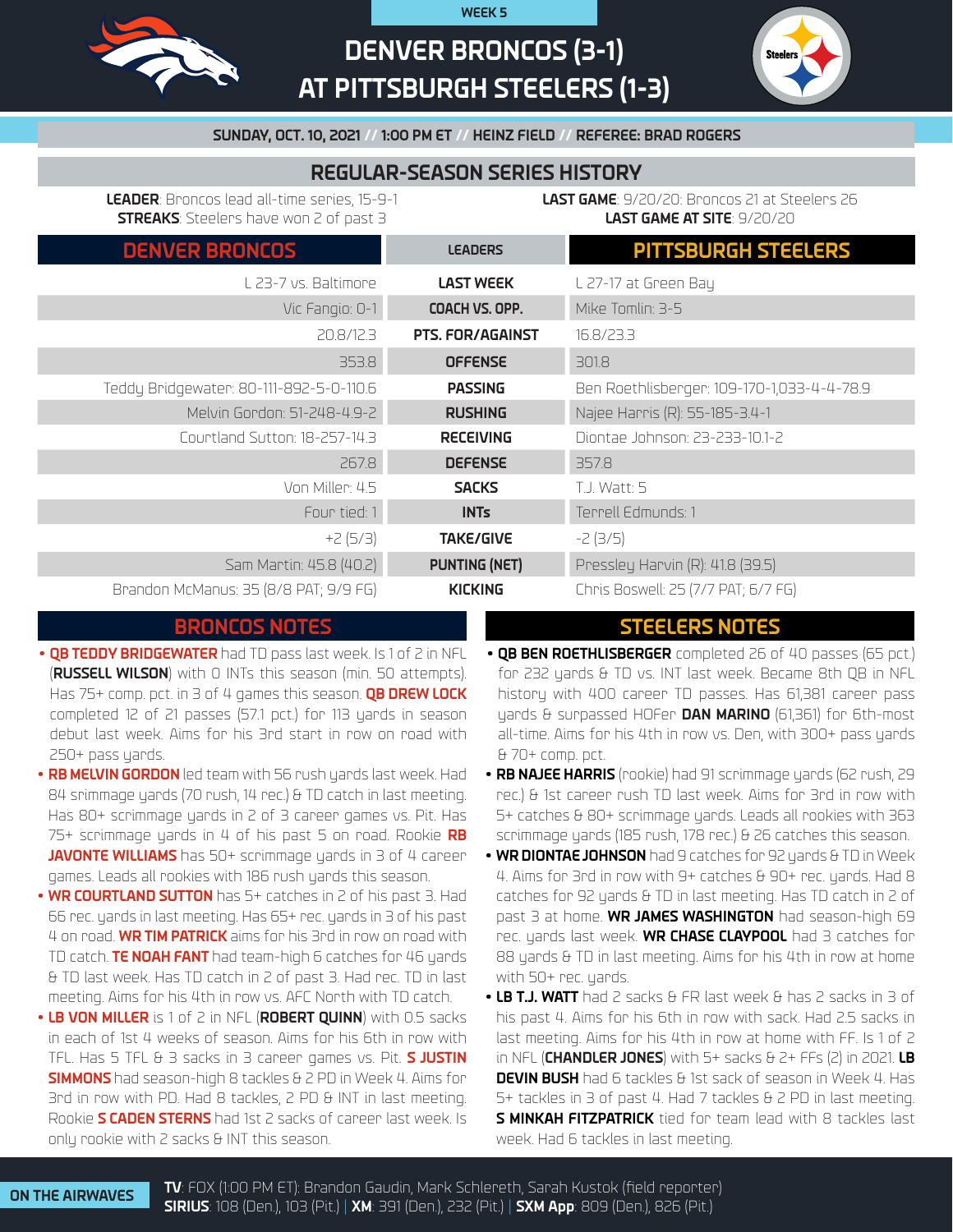

# **MIAMI DOLPHINS (1-3) AT TAMPA BAY BUCCANEERS (3-1)**

**WEEK 5**



### **SUNDAY, OCT. 10, 2021 // 1:00 PM ET // RAYMOND JAMES STADIUM // REFEREE: JEROME BOGER**

## **REGULAR-SEASON SERIES HISTORY**

**LEADER**: Buccaneers lead all-time series, 6-5 **STREAKS**: Buccaneers have won 5 of past 6

**LAST GAME**: 11/19/17: Buccaneers 30 at Dolphins 20 **LAST GAME AT SITE**: 11/11/13: Buccaneers 22, Dolphins 19

| <b>MIAMI DOLPHINS</b>                | <b>LEADERS</b>          | <b>TAMPA BAY BUCCANEERS</b>         |
|--------------------------------------|-------------------------|-------------------------------------|
| L 27-17 vs. Indianapolis             | <b>LAST WEEK</b>        | W 19-17 at New England              |
| Brian Flores: 0-0                    | COACH VS. OPP.          | Bruce Arians: 0-1                   |
| 15.5/27.3                            | <b>PTS. FOR/AGAINST</b> | 30.5/26.3                           |
| 252.0                                | <b>OFFENSE</b>          | 399.5                               |
| Jacoby Brissett: 76-119-583-2-1-77.8 | <b>PASSING</b>          | Tom Brady: 119-184-1,356-10-2-100.3 |
| Myles Gaskin: 29-142-4.9-0           | <b>RUSHING</b>          | Leonard Fournette: 44-183-4.2-0     |
| Jaylen Waddle (R): 25-200-8.0-1      | <b>RECEIVING</b>        | Chris Godwin: 22-296-13.5-2         |
| 388.3                                | <b>DEFENSE</b>          | 375.0                               |
| Byron Jones: 2                       | <b>SACKS</b>            | Three tied: 2                       |
| Elandon Roberts, Xavien Howard: 1    | <b>INTs</b>             | Mike Edwards: 2                     |
| 0(6/6)                               | <b>TAKE/GIVE</b>        | $+1(6/5)$                           |
| Matt Palardy: 44.2 (38.6)            | <b>PUNTING (NET)</b>    | Bradley Pinion: 43.8 (39.4)         |
| Jason Sanders: 18 (6/6 PAT; 4/5 FG)  | <b>KICKING</b>          | Ryan Succop: 32 (14/15 PAT; 6/8 FG) |

# **DOLPHINS NOTES BUCCANEERS NOTES**

- **• QB JACOBY BRISSETT** completed 20 of 30 atts. (66.7 pct.) for 199 yards & 2 TDs vs. 0 INTs for season-high 107.5 rating, his 5th-career start with 2+ TD passes & 100+ rating. Passed for 251 yards & 2 TDs vs. 0 INTs for 93.6 rating in his only career start vs. TB (12/8/19 w/ Ind.).
- **• RB MALCOLM BROWN** has TD in 2 of his past 3 on road vs. NFC South. **RB MYLES GASKIN** has 4 TDs (2 rush, 2 rec.) in his past 5 on road. Aims for his 7th in row on road with 70+ scrimmage yards.
- **• WR DEVANTE PARKER** had 4 catches for team-high 77 rec. yards & 1st rec. TD of season in Week 4. Has 50+ rec. yards in 7 of his past 8 on road. Amis for his 6th in row overall with 4+ receptions. **TE MIKE GESICKI** led team with 5 receptions & had 57 rec. yards & 1st TD catch of season last week. Aims for his 3rd in row 6+ catches & 50+ rec. yards. Since 2019, ranks 5th among TEs with 1,457 rec. yards. Rookie **WR JAYLEN WADDLE**  aims for his 3rd in row on road with 50+ rec. yards. Ranks 2nd among rookies in receptions (25) & 4th in rec. yards (200).
- **• CB XAVIEN HOWARD** had PD last week. Has 9 PD & 3 INTs in his past 6 on road. Had TFL & PD in last meeting. **CB BYRON JONES** aims for his 3rd in row vs. TB with TFL & PD. Aims for his 6th in row overall with PD. **DT CHRISTIAN WILKINS** aims for his 3rd in row with 2+ TFL. **DE EMMANUEL OGBAH** had sack last week. Had 1.5 sacks & 2 PD in his only career game vs. TB (10/21/18 w/ Cle.). **DB JASON MCCOURTY** had season-high 8 tackles in Week 4.
- **• QB TOM BRADY** became league's all-time leading passer (80,560 yards) in Week 4. Has 70 TDs (67 pass, 3 rush) in 35 career starts vs. Mia. Aims for his 5th in row vs. Mia. with 2+ TD passes. Has 2+ TD passes in 8 of his past 9 at home. Aims for his 4th in row at home with 4+ TD passes.
- **• RB LEONARD FOURNETTE** had season-high 138 scrimmage yards (91 rush, 47 rec.) in Week 4. Had rush TD in only career game vs. Mia. (12/23/18 w/ Jax.). **RB RONALD JONES** had 1st rush TD of season last week.
- **• WR MIKE EVANS** had 7 receptions for team-high 75 yards in Week 4. Aims for his 4th in row with 5+ catches & 75+ rec. yards. Had 5 receptions for 92 yards in last meeting. Has 5 rec. TDs in his past 6 at home. **WR ANTONIO BROWN** had 7 catches for 63 yards last week. Has rec. TD in 2 of his 3 career games vs. Mia. Has 899 career catches & can become fastest player to 900 receptions (143 games). **WR CHRIS GODWIN** had 55 rec. yards in Week 4. Aims for his 4th in row at home with TD catch.
- **• LB LAVONTE DAVID** had TFL & PD last week. Sicne 2012, ranks 3rd in NFL with 129 TFL. Aims for his 3rd in row vs. Mia. & 13th in row at home with 7+ tackles. **LB DEVIN WHITE** aims for his 8th in row at home with 6+ tackles. **LB SHAQUIL BARRETT** had 2nd sack of season last week. Has 4 sacks in his past 3 at home. Rookie **LB JOE TRYON-SHOYINKA** had 1st 2 career sacks in Week 4. **CB RICHARD SHERMAN** had 6th-career FR in TB debut last week. Leads active players with 36 career INTs.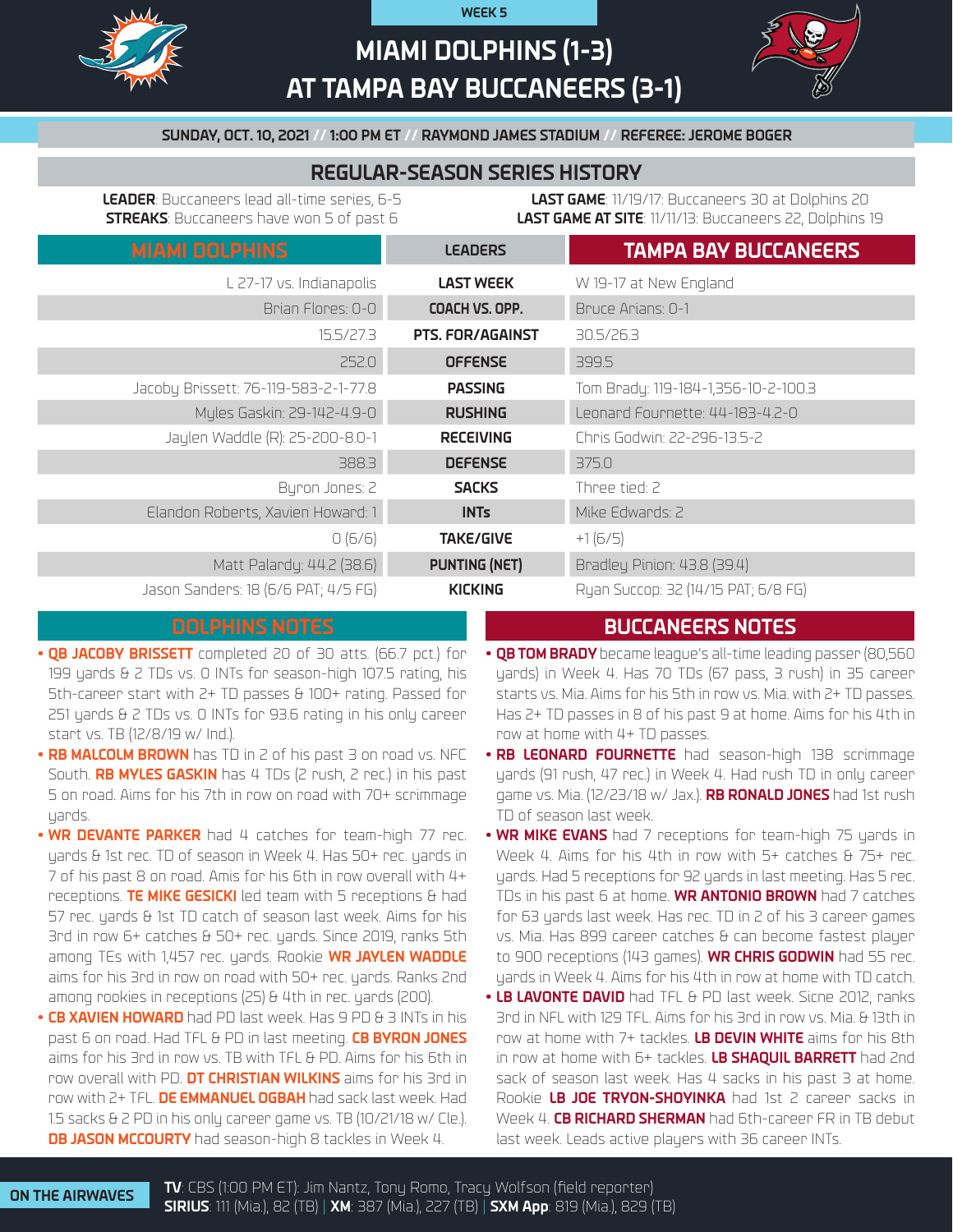**WEEK 5**



# **NEW ORLEANS SAINTS (2-2) AT WASHINGTON FOOTBALL TEAM (2-2)**



**SUNDAY, OCT. 10, 2021 // 1:O0 PM ET // FEDEXFIELD // REFEREE: SHAWN SMITH**

# **REGULAR-SEASON SERIES HISTORY**

**LEADER**: Washington leads all-time series, 17-10 **STREAKS**: Saints have won past 2

**LAST GAME**: 10/8/18: Washington 19 at Saints 43 **LAST GAME AT SITE**: 11/15/15: Washington 47, Saints 14

| <b>NEW ORLEANS SAINTS</b>             | <b>LEADERS</b>          | <b>WASHINGTON FOOTBALL TEAM</b>       |
|---------------------------------------|-------------------------|---------------------------------------|
| L 27-21 vs. N.Y. Giants (OT)          | <b>LAST WEEK</b>        | W 34-30 at Atlanta                    |
| Sean Payton: 3-3                      | COACH VS. OPP.          | Ron Rivera: 8-10                      |
| 23.5/17.3                             | <b>PTS. FOR/AGAINST</b> | 25.3/30.5                             |
| 276.8                                 | <b>OFFENSE</b>          | 342.0                                 |
| Jameis Winston: 55-86-613-8-2-106.4   | <b>PASSING</b>          | Taylor Heinicke: 82-118-960-8-3-105.9 |
| Alvin Kamara: 78-297-3.8-0            | <b>RUSHING</b>          | Antonio Gibson: 59-253-4.3-1          |
| Deonte Harris: 11-164-14.9-1          | <b>RECEIVING</b>        | Terry McLaurin: 25-354-14.2-3         |
| 349.3                                 | <b>DEFENSE</b>          | 417.5                                 |
| Tanoh Kpassagnon: 2                   | <b>SACKS</b>            | Jonathan Allen, Montez Sweat: 3       |
| Marcus Williams: 2                    | <b>INTs</b>             | William Jackson: 1                    |
| $+5(8/3)$                             | <b>TAKE/GIVE</b>        | $-3$ (2/5)                            |
| Blake Gillikin: 48.6 (41.3)           | <b>PUNTING (NET)</b>    | Tress Way: 46.9 (42.4)                |
| Aldrick Rosas: 16 (13/13 PAT; 1/4 FG) | <b>KICKING</b>          | Dustin Hopkins: 29 (8/10 PAT; 7/8 FG) |

# **SAINTS NOTES WASHINGTON NOTES**

- **• QB JAMEIS WINSTON** completed 17 of 23 atts. (73.9 pct.) for 226 yards & TD vs. 0 INTs for 119.1 rating last week. Has 110+ rating in 3 of his 4 starts in 2021. Passed for 297 yards & 2 TDs vs. 0 INTs for 128.1 rating in his only career start vs. Was. (10/25/15 w/ TB). **QB TAYSOM HILL** had 54 scrimmage yards (28 rush, 26 rec.) & 2 rush TDs in Week 4, his 3rd-career game with 2 rush TDs. Aims for his 3rd in row with rush TD.
- **• RB ALVIN KAMARA** rushed for season-high 120 yards last week. Has 90+ scrimmage yards in 7 of his past 8 & aims for his 3rd in row with 115+ scrimmage yards. Has 11 TDs (10 rush, 1 rec.) in his past 11 on road. Since 2017, ranks 2nd in scrimmage TDs (60) & 3rd in scrimmage yards (6,560).
- **• WR MARQUEZ CALLAWAY** led team with season-high 74 rec. yards last week. **WR DEONTE HARRIS** led team with career-high 5 receptions & had 52 rec. yards last week. **TE JUWAN JOHNSON** is 1 of 3 NFC TEs (**ROB GRONKOWSKI** & **DALTON SCHULTZ**) with 3+ rec. TDs (3) this season.
- **• S MALCOLM JENKINS** led team with season-high 12 tackles & had TFL last week, his 12th-career game with 10+ tackles. Aims for his 4th in row with 6+ tackles. Has 6 PD & INT-TD in 7 career games at Was. **DE CAMERON JORDAN** aims for his 3rd in row vs. Was. with sack & 2 TFL. Aims for his 3rd in row on road with TFL. **CB MARSHON LATTIMORE** aims for his 3rd in row on road with INT & 10th in row with PD, longest active streak in NFL. Rookie **LB PETE WERNER** had career-high 10 tackles last week.
- **QB TAYLOR HEINICKE** passed for 290 yards & 3 TDs vs. 0 INTs for 127.1 rating & had 43 rush yards in Week 4. Has 8 TDs (7 pass, 1 rush) in 3 starts in 2021 & aims for his 4th start in row with 2+ TD passes. Incl. postseason, has 270+ pass yards in 4 of his 5 career starts.
- **• RB ANTONIO GIBSON** had 75 scrimmage yards (63 rush, 12 rec.) & 1st rush TD of season last week. Aims for his 3rd in row with TD & 6th in row with 70+ scrimmage yards. **RB J.D. MCKISSIC** had 5 catches & 69 scrimmage yards (44 rec., 15 rush) last week. Has 5+ receptions in 3 of his past 4 at home. Gibson & McKissic are 1 of 3 pairs of RB teammates with 100+ rec. yards each in 2021.
- **• WR TERRY MCLAURIN** had 6 catches for 123 yards & 2 rec. TDs, his 8th-career game with 100+ rec. yards & 2nd-career game with 2 rec. TDs. Has 5+ receptions in 5 of his past 6 at home. **WR CURTIS SAMUEL** had 4 catches in season debut last week. Had 7 catches for 118 yards in his last game vs. NO (1/3/21 w/ Car.). Aims for his 3rd in row vs. NO with 6+ catches.
- **• DE MONTEZ SWEAT** had 3rd sack of season last week. Aims for his 4th in row at home with sack. **DE CHASE YOUNG** aims for his 4th in row at home with TFL. **LB COLE HOLCOMB** had teamhigh 9 tackles & 4th-career FF last week. Aims for his 10th in row with 6+ tackles. **CB KENDALL FULLER** had 8th-career game with 2+ PD (2) last week. **CB BOBBY MCCAIN** tied his career-high with 3 PD in Week 4.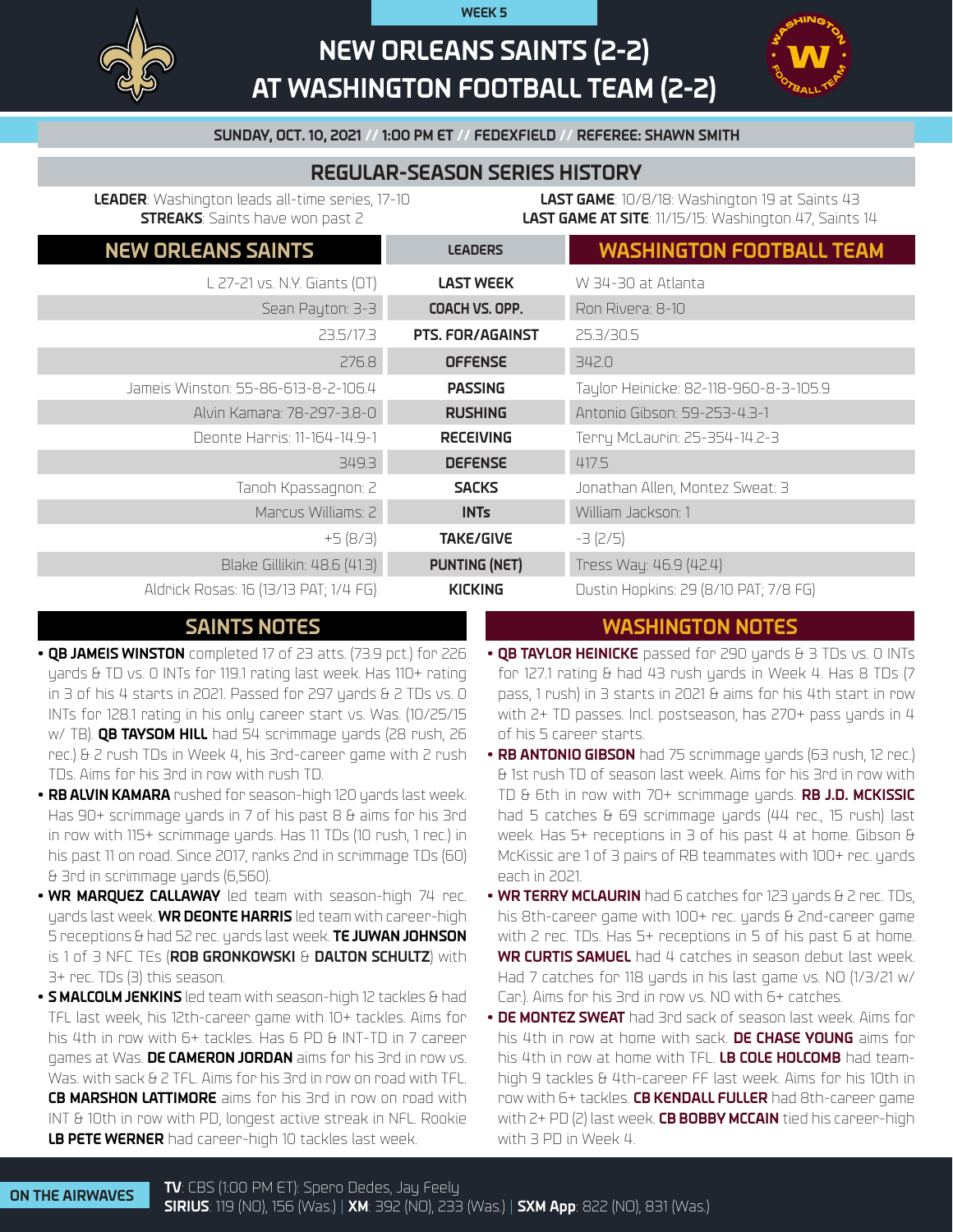# **CLEVELAND BROWNS (3-1) AT LOS ANGELES CHARGERS (3-1)**

**WEEK 5**



### **SUNDAY, OCT. 10, 2021 // 4:05 PM ET // SOFI STADIUM // REFEREE: BRAD ALLEN**

# **REGULAR-SEASON SERIES HISTORY**

**LEADER**: Chargers lead all-time series, 17-9-1 **STREAKS**: Chargers have won 3 of past 4

**LAST GAME**: 10/14/18: Chargers 38 at Browns 14 **LAST GAME AT SITE**: 12/3/17: Chargers 19, Browns 10

| <b>CLEVELAND BROWNS</b>                | <b>LEADERS</b>       | <b>LOS ANGELES CHARGERS</b>             |
|----------------------------------------|----------------------|-----------------------------------------|
| W 14-7 at Minnesota                    | <b>LAST WEEK</b>     | W 28-14 vs. Las Vegas (Mon.)            |
| Kevin Stefanski: 0-0                   | COACH VS. OPP.       | Brandon Staley: 0-0                     |
| 25.0/16.8                              | PTS. FOR/AGAINST     | 23.8/18.5                               |
| 389.3                                  | <b>OFFENSE</b>       | 391.0                                   |
| Baker Mayfield: 74-113-935-2-2-89.7    | <b>PASSING</b>       | Justin Herbert: 113-164-1,178-9-3-100.1 |
| Nick Chubb: 69-362-5.2-1               | <b>RUSHING</b>       | Austin Ekeler: 50-283-5.7-2             |
| Kareem Hunt (RB): 12-121-10.1-0        | <b>RECEIVING</b>     | Mike Williams: 23-306-13.3-4            |
| 250.3                                  | <b>DEFENSE</b>       | 332.0                                   |
| Myles Garrett: 6                       | <b>SACKS</b>         | Joey Bosa: 2.5                          |
| Malcolm Smith, Greedy Williams: 1      | <b>INTs</b>          | Asante Samuel: 2                        |
| $-1(3/4)$                              | <b>TAKE/GIVE</b>     | $+3(7/4)$                               |
| Jamie Gillan: 41.1 (39.3)              | <b>PUNTING (NET)</b> | Ty Long: 44.3 (39.6)                    |
| Chase McLaughlin: 30 (9/9 PAT; 7/7 FG) | <b>KICKING</b>       | Tristan Vizcaino: 25 (7/9 PAT; 6/7 FG)  |

- **• QB BAKER MAYFIELD** has 1,947 pass yards (278.1 per game) & 13 TDs vs. 2 INTs for 106.7 rating in his past 7 on road. 275+ pass yards in 4 of his past 5 on road. Has 95+ rating in 3 of his 4 starts in 2021.
- **• RB NICK CHUBB** had 18th-career game with 100+ rush yards (100) last week, 2nd-most since entering NFL in 2018. Ranks 2nd in league with 362 rush yards in 2021. Is only RB with 80+ scrimmage yards in each of 1st 4 weeks. Has 6 rush TDs in his past 6 on road. **RB KAREEM HUNT** had 86 scrimmage yards (69 rush, 17 rec.) & 26th-career rush TD last week. Since 2017, is 1 of 3 (**ALVIN KAMARA** & **CHRISTIAN MCCAFFREY**) with 25+ rush TDs & 15+ rec. TDs (16). Aims for his 4th in row on road with rush TD. Has 438 scrimmage yards (146 per game) & 3 TDs (2 rush, 1 rec.) in 3 career games vs. LAC.
- **• WR ODELL BECKHAM JR.** had 5 catches for 97 yards & TD catch in his only career game vs. LAC (10/8/17 w/ NYG). Has 494 catches & 6,934 rec. yards in 84 games & can join **JULIO JONES**  as only players with 500+ catches & 7,000+ rec. yards in 1st 85 career games.
- **• DE MYLES GARRETT** had 2 TFL in Week 4. Leads NFL with 6 sacks & ties-1st with 7 TFL. Has 25 sacks & 29 TFL in 28 career road games. Aims for his 9th in row on road with 0.5+ sacks. Rookie **LB JEREMIAH OWUSU-KARAMOAH** had career-high 7 tackles in Week 4. **CB DENZEL WARD** has 10 PD in his past 7 & aims for his 3rd in row with PD.

## **BROWNS NOTES CHARGERS NOTES**

- **• QB JUSTIN HERBERT** had 3 TDs vs. 0 INTs for 107.6 rating last week. Became 1st QB in SB era with 500+ completions (509) in fewer than 20 career starts (19). Aims for his 3rd in row with 3+ TDs & 100+ rating. Since 2020, is 1 of 4 QBs (**JOSH ALLEN**, **TOM BRADY** & **PATRICK MAHOMES**) with 5,500+ pass yards (5,514) & 40+ TD passes (40).
- **• RB AUSTIN EKELER** had season-high 145 scrimmage yards (career-high 117 rush, 28 rec.) & 2 TDs (1 rush, 1 rec.) in Week 4. Has 18 career rec. TDs & surpassed **DANNY WOODHEAD** (17) for most rec. TDs by undrafted RB in common-draft era. Aims for his 3rd in row with TD & 4th in row with 100+ scrimmage yards.
- **• WR KEENAN ALLEN** had 7 receptions last week & had 7+ catches in 3 of 4 games this season. Had 10 catches for 105 yards & rec. TD in last home meeting. Aims for his 3rd in row at home vs. Cle. with TD catch. Since 2017, ranks 2nd in NFL with 431 receptions. **WR MIKE WILLIAMS** has 5 rec. TDs in his past 5. **TE JARED COOK** had 1st rec. TD of season last week. Since 2018, ranks 2nd among TEs with 23 rec. TDs.
- **• DE JOEY BOSA** had 50th-career sack & 8th-career FF in Week 4. Has 3 sacks, 5 TFL & FF in 2 career games vs. Cle. & aims for his 3rd in row vs. Cle. with sack & 2+ TFL. **LB KYLER FACKRELL** aims for his 3rd in row at home with sack. **S DERWIN JAMES** had 4th-career INT last week. Has 5+ tackles in 11 of 12 career home games. Rookie **CB ASANTE SAMUEL JR.** aims for his 4th in row with PD.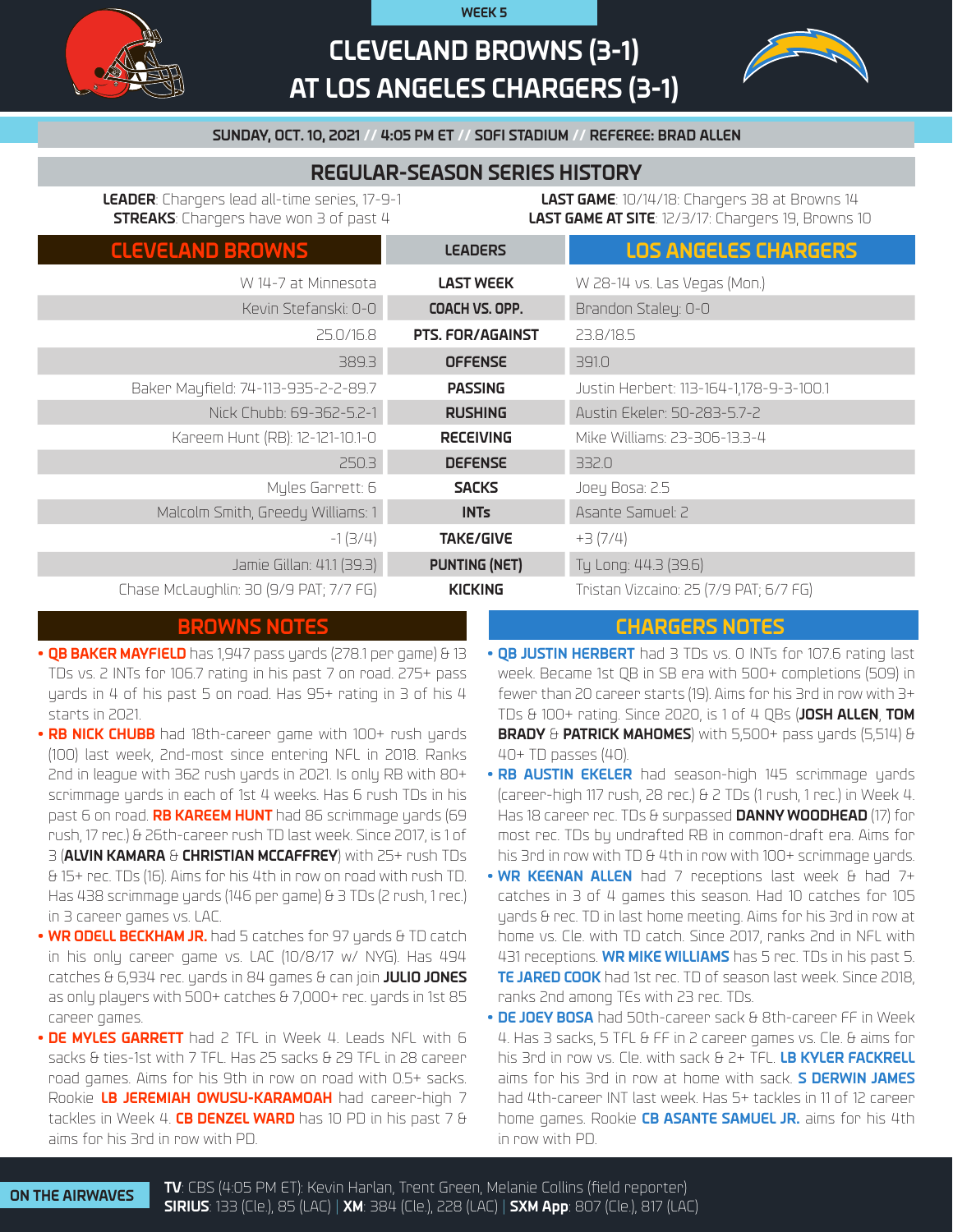

# **CHICAGO BEARS (2-2) AT LAS VEGAS RAIDERS (3-1)**

**WEEK 5**



### **SUNDAY, OCT. 10, 2021 // 4:05 PM ET // ALLEGIANT STADIUM // REFEREE: CRAIG WROLSTAD**

## **REGULAR-SEASON SERIES HISTORY**

**LEADER**: Raiders lead all-time series, 8-7 **STREAKS**: Raiders have won 2 of past 3

**LAST GAME**: 10/6/19: Bears 21 at Raiders 24 (London) **LAST GAME AT SITE**: 11/27/11: Raiders 25, Bears 20 (Oakland)

| <b>CHICAGO BEARS</b>                  | <b>LEADERS</b>          | <b>LAS VEGAS RAIDERS</b>                |
|---------------------------------------|-------------------------|-----------------------------------------|
| W 24-14 vs. Detroit                   | <b>LAST WEEK</b>        | L 28-14 at L.A. Chargers (Mon.)         |
| Matt Nagy: 0-1                        | COACH VS. OPP.          | Jon Gruden: 5-2                         |
| 16.0/22.8                             | <b>PTS. FOR/AGAINST</b> | 26.0/25.0                               |
| 237.0                                 | <b>OFFENSE</b>          | 406.5                                   |
| Justin Fields (R): 25-52-347-0-2-53.9 | <b>PASSING</b>          | Derek Carr: 109-170-1,399 (1L)-8-3-98.1 |
| David Montgomery: 69-309-4.5-3        | <b>RUSHING</b>          | Peyton Barber: 37-143-3.9-1             |
| Darnell Mooney: 17-226-13.3-0         | <b>RECEIVING</b>        | Darren Waller (TE): 24-274-11.4-2       |
| 350.0                                 | <b>DEFENSE</b>          | 361.8                                   |
| Robert Quinn: 4.5                     | <b>SACKS</b>            | Solomon Thomas: 2.5                     |
| Three tied: 1                         | <b>INTs</b>             | Trayvon Mullen: 1                       |
| $+2(6/4)$                             | <b>TAKE/GIVE</b>        | O(3/3)                                  |
| Pat O'Donnell: 50.7 (39.6)            | <b>PUNTING (NET)</b>    | AJ Cole: 51.5 (43.3)                    |
| Cairo Santos: 22 (7/7 PAT; 5/5 FG)    | <b>KICKING</b>          | Daniel Carlson: 36 (9/10 PAT; 9/10 FG)  |

## **BEARS NOTES RAIDERS NOTES**

- QB JUSTIN FIELDS (rookie) passed for 209 yards & 82.7 rating in 1st career win last week. **QB ANDY DALTON** has 5 TDs vs. 0 INTs for 112.7 rating in 2 career starts vs. Raiders. Aims for his 3rd in row vs. Raiders wit 2+ TDs & 100+ rating.
- **• RB DAMIEN WILLIAMS** had 70 scrimmage yards (55 rush, 15 rec.) & 1st rush TD of season last week. Has 50+ scrimmage yards in 3 of his past 4 vs. Raiders.
- **• WR ALLEN ROBINSON** had 63 rec. yards last week. Had 7 receptions for 97 yards & 2 rec. TDs in last meeting. Aims for his 4th in row vs. AFC West with 5+ catches. Has 6+ receptions in 2 of his past 3 on road. **WR DARNELL MOONEY** led team with 5 receptions & career-high 125 rec. yards last week. Has 5+ receptions in 4 of his past 5. **TE JIMMY GRAHAM** aims for his 3rd in row vs. Raiders with rec. TD.
- **• LB KHALIL MACK** had sack & FR last week. Had FR in last meeting. Was selected in 1st round (No. 5 overall) in 2014 & had 40.5 sacks, 68 TFL, 9 FFs & 4 FRs in 64 games (2014-17) with Raiders. **LB ROQUAN SMITH** had 10 tackles & 13th career sack last week. Aims for his 4th in row on road with 8+ tackles. Had 9 tackles in last meeting. **LB ROBERT QUINN** had sack & FF last week. Ranks 2nd among active players with 28 FFs. **LB ALEC OGLETREE** led team with 12 tackles in Week 4. Has PD in 2 of his past 3. **LB TREVIS GIPSON** had 1st-career sack & 1st-career FF last week. Aims for his 3rd in row with PD. **CB JAYLON JOHNSON** ranks tied-2nd in NFL with 6 PD in 2021.

- **• QB DEREK CARR** aims for his 6th in row overall with 2+ TD passes. Has 300+ pass yards in 4 of his past 5 at home & aims for his 4th in row at home with 325+ pass yards. Completed 25 of 32 atts. (78.1 pct.) & had 96.5 rating in last meeting. Leads NFL with 1,399 pass yards this season.
- **• RB JOSH JACOBS** had 143 scrimmage yards (123 rush, 20 rec.) & 2 rush TDs in last meeting. Has 6 rush TDs in his past 6 at home. **RB KENYAN DRAKE** had 78 scrimmage yards (57 rush, 21 rec.) in only career game vs. Chi. (10/14/18 w/ Mia.).
- **• TE DARREN WALLER** had 50 rec. yards & TD catch in Week 4. Is tied-1st among TEs in receptions (24) & ranks 2nd among TEs in rec. yards (274) this season. Aims for his 7th in row at home with 5+ catches & 50+ rec. yards. **WR HUNTER RENFROW** had team-high 6 catches for 45 yards & TD catch last week. Aims for his 3rd in row with rec. TD & 5th in row with 5+ receptions. **WR HENRY RUGGS** aims for his 4th in row with 60+ rec. yards.
- **• DE MAXX CROSBY** had sack in last meeting. Has 10.5 sacks & 17 TFL in 18 career home games. **DT DARIUS PHILON** had 1stcareer game with 2 sacks last week. **LB DENZEL PERRYMAN** had 12 tackles in Week 4. Is 1 of 3 LBs (**ERIC KENDRICKS** & **BOBBY WAGNER**) with 10+ tackles in each of 1st 4 weeks. **LB CORY LITTLETON** had season-high 12 tackles last week. Has 9+ tackles in 5 of his past 6. **DE YANNICK NGAKOUE** had sack in his only career game vs. Chi. (10/16/16 w/ Jax.). **S JONATHAN ABRAM** aims for his 5th in row with 7+ tackles.

**ON THE AIRWAVES TV**: CBS (4:05 PM ET): Ian Eagle, Charles Davis, Evan Washburn (field reporter) **SIRIUS**: 134 (Chi.), 81 (LV) | **XM**: 385 (Chi.), 226 (LV) | **SXM App**: 805 (Chi.), 816 (LV)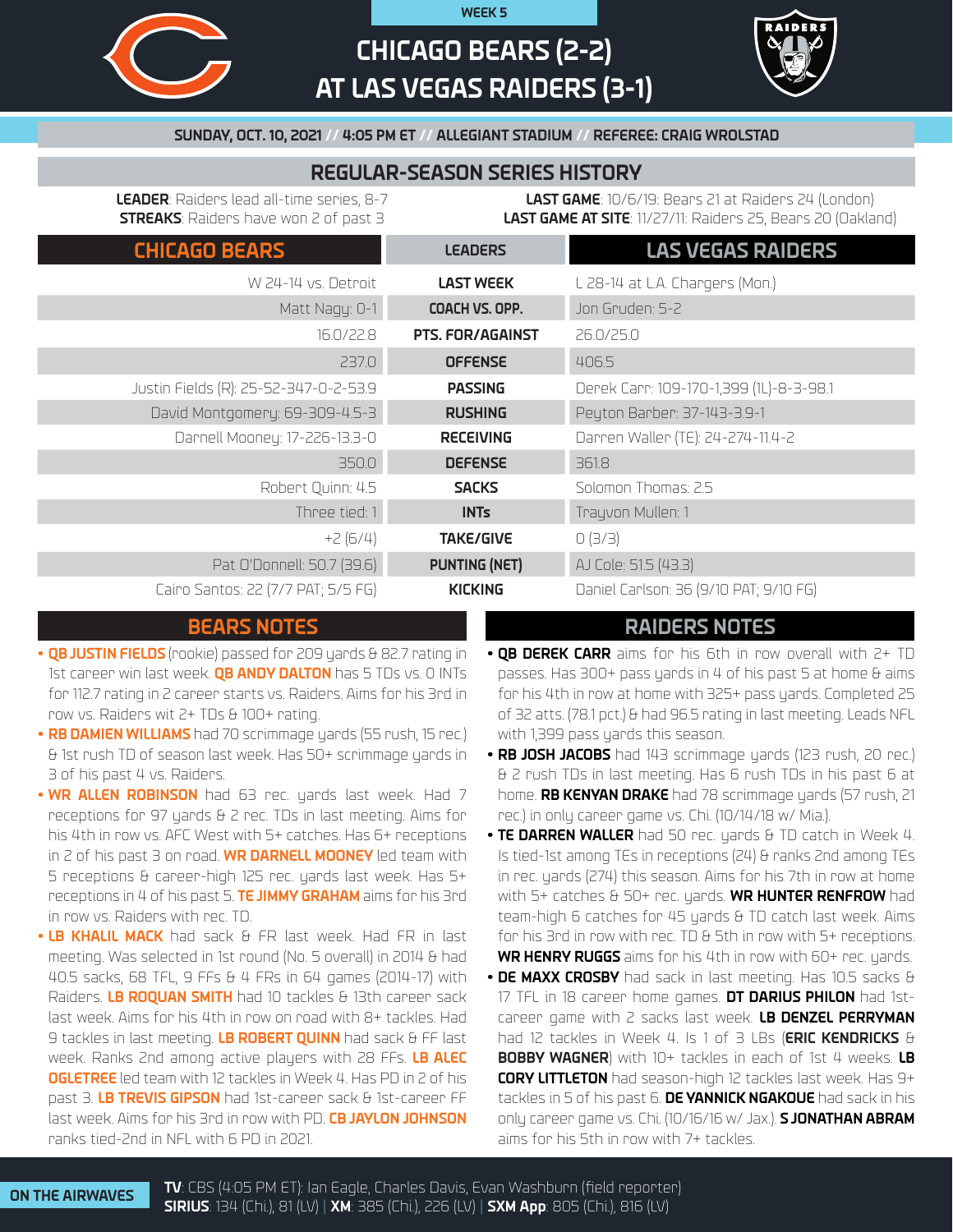

# **SAN FRANCISCO 49ERS (2-2) AT ARIZONA CARDINALS (4-0)**

**WEEK 5**



## **SUNDAY, OCT. 10, 2021 // 4:25 PM ET // STATE FARM STADIUM // REFEREE: CLAY MARTIN**

# **REGULAR-SEASON SERIES HISTORY**

**LEADER**: 49ers lead all-time series, 32-27 **STREAKS**: 49ers have won 3 of past 4

**LAST GAME**: 12/26/20: 49ers 20 at Cardinals 12 **LAST GAME AT SITE**: 12/26/20

| <b>SAN FRANCISCO 49ERS</b>                        | <b>LEADERS</b>          | <b>ARIZONA CARDINALS</b>              |
|---------------------------------------------------|-------------------------|---------------------------------------|
| L 28-21 vs. Seattle                               | <b>LAST WEEK</b>        | W 37-20 at L.A. Rams                  |
| Kyle Shanahan: 3-5                                | COACH VS. OPP.          | Kliff Kingsbury: 1-3                  |
| 26.8/25.5                                         | <b>PTS. FOR/AGAINST</b> | 35.0 (1L)/21.3                        |
| 375.8                                             | <b>OFFENSE</b>          | 440.5(1)                              |
| Jimmy Garoppolo: 78-118-925-5-2-96.9              | <b>PASSING</b>          | Kylen Munnay: 102-134-1,273-9-4-115.0 |
| Elijah Mitchell (R): 36-146-4.1-1                 | <b>RUSHING</b>          | Chase Edmonds: 43-255-5.9-0           |
| Deebo Samuel: 28-490 (1L)-17.5-3                  | <b>RECEIVING</b>        | DeAndre Hopkins: 17-225-13.2-3        |
| 336.3                                             | <b>DEFENSE</b>          | 357.3                                 |
| Nick Bosa: 4                                      | <b>SACKS</b>            | Chandler Jones: 5                     |
| Dre Greenlaw: 1                                   | <b>INTs</b>             | Byron Murphy: 3                       |
| $-5(1/6)$                                         | <b>TAKE/GIVE</b>        | $+5(9/4)$                             |
| Mitch Wishnowsky: 45.7 (41.6)                     | <b>PUNTING (NET)</b>    | Andy Lee: 50.4 (45.1)                 |
| Joey Slye (w/ Hou. in 2021): 19 (7/8 PAT; 4/5 FG) | <b>KICKING</b>          | Matt Prater: 38 (17/17 PAT; 7/9 FG)   |

# **49ERS NOTES**

- **• QB JIMMY GAROPPOLO** had TD vs. INT last week. Has 1,264 pass yards (316 per game) & 11 TDs vs. 2 INTs for 115.9 rating in 4 career starts vs. Az. Aims for his 4th in row vs. Az. with 2+ TD passes & 5th in row vs. Az. with 100+ rating. Rookie **QB TREY LANCE** passed for 157 yards & 2 TDs vs. 0 INTs for 117.1 rating & had 41 rush yards last week.
- **• RB TREY SERMON** (rookie) rushed for career-high 89 yards in Week 4. **FB KYLE JUSZCZYK** had 4 catches & 41 rec. yards last week. Had 2 rec. TDs in last meeting.
- **• TE GEORGE KITTLE** leads NFC TEs with 227 rec. yards in 2021. Aims for his 7th in row with 4+ receptions. Had 92 rec. yards in last meeting. Aims for his 3rd in row at Az. with 75+ rec. yards. **WR DEEBO SAMUEL** led team with 8 receptions for 156 yards & had 1st-career game with 2 rec. TDs last week. Is 1 of 2 WRs (**TYREEK HILL**) with 2 games (2) of 150+ rec. yards in 2021. Leads NFL with 490 rec. yards. Had 8 catches for 134 yards in his last game vs. Az. (11/17/19).
- **• LB FRED WARNER** had 9 tackles & TFL in Week 4. Has 54 tackles (9 per game), 5 PD & 2 FRs in 6 career games vs. Az. **DL NICK BOSA** had 4th sack of season last week. Aims for his 5th in row with TFL. **DL DEE FORD** had 2 sacks & FF in Week 4, his 6th-career game with 2+ sacks. **DL D.J. JONES** had 2nd-career FF last week. **LB AZEEZ AL-SHAAIR** led team with 10 tackles in Week 4 & aims for his 3rd in row with 10+ tackles. **CB EMMANUEL MOSELEY** aims for his 3rd in row with 2+ PD.

# **CARDINALS NOTES**

- **• QB KYLER MURRAY** passed for 268 yards & 2 TDs vs. 0 INTs for 120.3 rating & had 39 rush yards in Week 4. Ranks 3rd in NFL with 1,273 pass yards. Is only QB with 9+ pass TDs (9) & 3+ rush TDs (3) in 2021. Has 2,670 pass yards (296.7 per game) & 28 TDs (19 pass, 9 rush) in his past 9 at home. Has rush TD in 2 of his past 3 vs. SF.
- **• RB CHASE EDMONDS** had season-high 139 scrimmage yards (120 rush, 19 rec.) in Week 4. Ranks tied-1st among RBs (**EZEKIEL ELLIOTT**) in NFC with 395 scrimmage yards in 2021 & is 1 of 3 RBs (**NICK CHUBB** & **DERRICK HENRY**) with 75+ scrimmage yards in each of 1st 4 weeks. **RB JAMES CONNER** had 7th-career game with 2 rush TD last week  $\theta$  is only RB in 2021 with 2 games of 2 rush TDs. Aims for his 3rd in row with 2+ rush TDs.
- **• WR DEANDRE HOPKINS** had 22 receptions (11 per game) for 199 rec. yards (99.5 per game) in 2 games vs. SF last season & aims for his 4th in row overall vs. SF with 8+ receptions. Has 764 career catches, tied with **LARRY FITZGERALD** for most by player before 30th birthday ever. **WR A.J. GREEN** had 5 receptions & 2nd rec. TD of season last week. Aims for his 3rd in row with 5+ catches.
- **• LB CHANDLER JONES** has 7 sacks & 11 TFL in 10 career games vs. SF & aims for his 4th in row vs. SF with sack. Jones (102 sacks) & **DE J.J. WATT** (101 sacks) rank 2nd & 3rd among active players in sacks. **S BUDDA BAKER** had 5th-career FR last week. Has 70 tackles (11.7 per game), 6 TFL & 4 PD in his past 6 vs. SF.

**ON THE AIRWAVES TV**: FOX (4:25 PM ET): Kevin Kugler, Mark Sanchez, Laura Okmin (field reporter) **SIRIUS**: 111 (SF), 82 (Az.) | **XM**: 387 (SF), 227 (Az.) | **SXM App:** 827 (SF), 800 (Az.)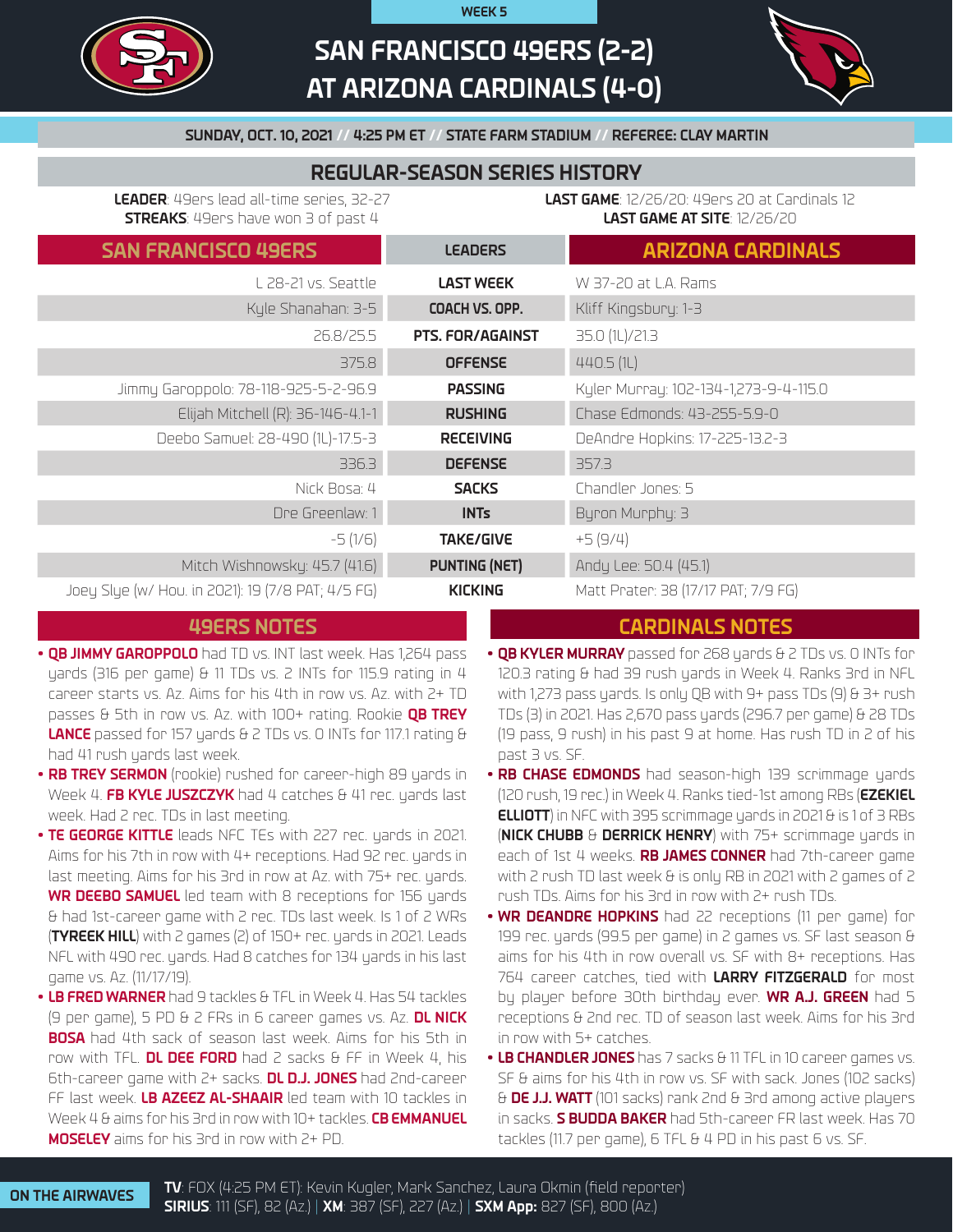# **NEW YORK GIANTS (1-3) AT DALLAS COWBOYS (3-1)**

**WEEK 5**



**SUNDAY, OCT. 10, 2021 // 4:25 PM ET // AT&T STADIUM // REFEREE: JOHN HUSSEY**

# **REGULAR-SEASON SERIES HISTORY**

**LEADER**: Cowboys lead all-time series, 69-46-2 **STREAKS**: Cowboys have won 7 of past 8

**LAST GAME**: 1/3/21: Cowboys 19 at Giants 23 **LAST GAME AT SITE**: 10/11/20: Cowboys 37, Giants 34

| <b>NEW YORK GIANTS</b>              | <b>LEADERS</b>          | <b>DALLAS COWBOYS</b>                  |
|-------------------------------------|-------------------------|----------------------------------------|
| W 27-21 at New Orleans (OT)         | <b>LAST WEEK</b>        | W 36-28 vs. Carolina                   |
| Joe Judge: 1-1                      | COACH VS. OPP.          | Mike McCarthy: 6-5                     |
| 20.8/23.8                           | <b>PTS. FOR/AGAINST</b> | 31.5/24.3                              |
| 384.0                               | <b>OFFENSE</b>          | 420.8                                  |
| Daniel Jones: 96-144-1,184-4-1-98.3 | <b>PASSING</b>          | Dak Prescott: 100-133-1,066-10-2-116.9 |
| Daniel Jones (QB): 27-188-7.0-2     | <b>RUSHING</b>          | Ezekiel Elliott: 64-342-5.3-4          |
| Sterling Shepard: 18-233-12.4-1     | <b>RECEIVING</b>        | Amari Cooper: 22-258-11.7-3            |
| 382.0                               | <b>DEFENSE</b>          | 396.3                                  |
| Azeez Ojulari (R): 3                | <b>SACKS</b>            | Micah Parsons (R): 2.5                 |
| James Bradberry: 2                  | <b>INTs</b>             | Trevon Diggs: 5 (1L)                   |
| $+1(4/3)$                           | <b>TAKE/GIVE</b>        | $+7(10/3)$                             |
| Riley Dixon: 44.7 (38.3)            | <b>PUNTING (NET)</b>    | Bryan Anger: 48.6 (44.8)               |
| Graham Gano: 31 (4/4 PAT; 9/10 FG)  | <b>KICKING</b>          | Greg Zuerlein: 30 (12/14 PAT; 6/8 FG)  |

- **• QB DANIEL JONES** had career-high 402 pass yards & 2 TDs vs. INT for 108.5 rating last week. Aims for his 3rd in row on road with 100+ rating & 6th in row overall with 90+ rating. Passed for 229 yards & 2 TDs vs. 0 INTs for 106.9 rating in last meeting. Is 1 of 3 QBs (**JALEN HURTS** & **LAMAR JACKSON**) with 150+ rush yards (188) in 2021.
- **• RB SAQUON BARKLEY** had season-high 126 scrimmage yards (74 rec., 52 rush) & 2 TDs (1 rush, 1 rec.) in Week 4. Aims for his 3rd in row with TD. Has 484 scrimmage yards (121 per game) & rush TD in 4 career games vs. Dal. Aims for his 5th in row vs. Dal. with 95+ scrimmage yards.
- **• WR KENNY GOLLADAY** had 6 receptions for team-high 116 rec. yards in Week 4, his 11th-career 100-yard game. Has 60+ rec. yards in 3 of 4 games this season. **WR STERLING SHEPARD** had 8 receptions, 136 scrimmage yards (112 rec., 24 rush) & 2 TDs (1 rec., 1 rush) in last meeting. Rookie **WR KADARIUS TONEY** set career highs in receptions (6) & rec. yards (78) last week. **WR JOHN ROSS** had 11th-career rec. TD in Week 4. **TE EVAN ENGRAM** had 5 receptions last week. Aims for his 4th in row at Dal. with TD.
- **• DB LOGAN RYAN** had 9 tackles & PD last week. Aims for his 3rd in row with PD & 5th in row with 7+ tackles. **CB JAMES BRADBERRY** had 13th-career INT in Week 4. Aims for his 3rd in row on road with INT & 6th in row overall with PD. **DL LEONARD WILLIAMS** had 3 sacks in last meeting.

# **GIANTS NOTES COWBOYS NOTES**

- **• QB DAK PRESCOTT** had 4 TDs vs. 0 INTs for 130.3 rating in Week 4, his 5th-career game with 4+ TD passes. Aims for his 3rd in row with 3+ TD passes & 125+ rating. Has 17 TDs vs. 4 INTs for 98.5 rating in 9 career starts vs. NYG. Has 3+ TD passes & 100+ rating in 3 of his past 4 vs. NYG.
- **• RB EZEKIEL ELLIOTT** had season-high 143 rush yards & rush TD last week. Became 5th player ever with 50+ rush TDs (50) & 10+ rec. TDs (10) in 1st 75 career games. Has 29 games with 100+ rush yards since 2016, most in NFL. Aims for his 4th in row with rush TD. Has 754 scrimmage yards (94.3 per game) & 6 rush TDs in 8 career games vs. NYG. **RB TONY POLLARD** aims for his 4th in row with 60+ rush yards.
- **• WR AMARI COOPER** had team-high 69 rec. yards & 3rd TD catch of season last week. Has 4+ catches in 4 of his 5 career games vs. NYG. **WR CEEDEE LAMB** had 8 receptions for careerhigh 124 yards in last home meeting. **TE DALTON SCHULTZ** had 6 receptions for 58 yards & TD catch in Week 4. Aims for his 3rd in row with 6+ catches & rec. TD. Had 7 catches for 70 yards in last meeting.
- **CB TREVON DIGGS** had 2 INTs last week & became 1st Cowboy since 1970 & 4th player since 1990 with INT in each of his team's 1st 4 games. **LB MICAH PARSONS** ranks 2nd among rookies with 2.5 sacks. **DE RANDY GREGORY** had 1st 2 sacks of season last week. **CB ANTHONY BROWN** tied his career-high with 3 PD last week. Aims for his 4th in row with PD.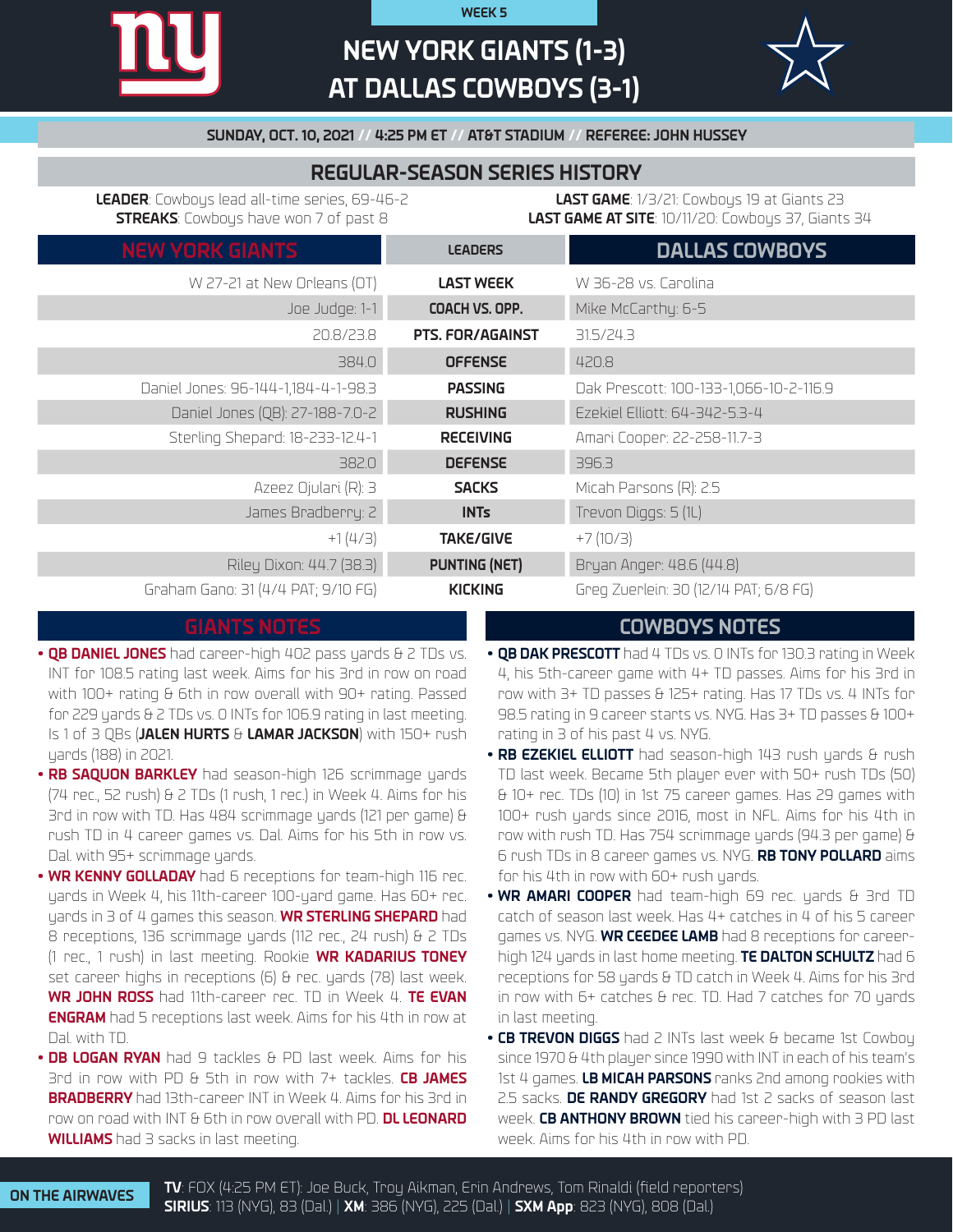

# **BUFFALO BILLS (3-1) AT KANSAS CITY CHIEFS (2-2)**

**WEEK 5**



**SUNDAY, OCT. 10, 2021 // 8:20 PM ET // ARROWHEAD STADIUM // REFEREE: CARL CHEFFERS**

# **REGULAR-SEASON SERIES HISTORY**

**LEADER**: Bills lead all-time series, 24-21-1 **STREAKS**: Chiefs have won 4 of past 5

**LAST GAME**: 10/19/20: Chiefs 26 at Bills 17 **LAST GAME AT SITE**: 11/26/17: Bills 16, Chiefs 10

| <b>BUFFALO BILLS</b>                      | <b>LEADERS</b>       | <b>KANSAS CHIEFS</b>                           |
|-------------------------------------------|----------------------|------------------------------------------------|
| W 40-0 vs. Houston                        | <b>LAST WEEK</b>     | W 42-30 at Philadelphia                        |
| Sean McDermott: 1-2                       | COACH VS. OPP.       | Andy Reid: 7-3                                 |
| 33.5/11.0 (1L)                            | PTS. FOR/AGAINST     | 33.5/31.3                                      |
| 404.0                                     | <b>OFFENSE</b>       | 427.5                                          |
| Josh Allen: 99-156-1,055-9-2-97.0         | <b>PASSING</b>       | Patrick Mahomes: 102-141-1,218-14 (1L)-4-119.6 |
| Devin Singletary: 49-259-5.3-1            | <b>RUSHING</b>       | Clyde Edwards-Helaire: 58-291-5.0-0            |
| Stefon Diggs: 26-305-11.7-1               | <b>RECEIVING</b>     | Tyreek Hill: 30-453-15.1-4                     |
| 216.8(1)                                  | <b>DEFENSE</b>       | 437.8                                          |
| Star Lotulelei, Gregory Rousseau (R): 2   | <b>SACKS</b>         | Mike Danna: 3                                  |
| Micah Hyde: 2                             | <b>INTs</b>          | Tyrann Mathieu: 2                              |
| $+7(11/4)$                                | <b>TAKE/GIVE</b>     | $-3(4/7)$                                      |
| Matt Haack: 46.2 (37.3)                   | <b>PUNTING (NET)</b> | Tommy Townsend: 46.2 (42.8)                    |
| Tyler Bass: 44 (1L) (14/14 PAT; 10/11 FG) | <b>KICKING</b>       | Harrison Butker: 26 (17/17 PAT; 3/3 FG)        |

- **• QB JOSH ALLEN** passed for 248 yards & 2 TDs vs. INT for 103.8 rating last week. Passed for 287 yards & 2 TDs & rushed for 88 yards in last meeting (2020 AFC-C, 1/24/21). Has 2,790 pass yards (310 per game) & 25 TDs (22 pass, 3 rush) vs. 5 INTs for 107.1 rating in his past 9 starts on road. Aims for his 6th in row on road with 2+ TD passes.
- **• RB ZACK MOSS** rushed for 61 yards & TD last week. Aims for his 3rd in row on road & 4th in row overall with TD. **RB DEVIN SINGLETARY** had 86 scrimmage yards (79 rush, 7 rec.) in Week 4. Has 80+ scrimmage yards in 3 of 4 games this season.
- **• WR STEFON DIGGS** had 1st 100-yard game (114) of season last week. Had 6 catches for 77 yards in 2020 AFC-C vs. KC (1/24/21). Had rec. TD in last reg. season meeting. Has 53 catches (8.8 per game) for 683 rec. yards (113.8 per game) & 5 rec. TDs in his past 6 on SNF. **WR COLE BEASLEY** had 7 catches for 88 yards in 2020 AFC-C vs. KC (1/24/21). Aims for his 3rd in row in reg. season vs. KC with TD catch. **WR EMMANUEL SANDERS** aims for his 3rd in row with 5+ catches & 70+ rec. yards. **TE DAWSON KNOX** had career-high 2 rec. TDs last week & aims for his 4th in row with TD catch. Had rec. TD in 2020 AFC-C vs. KC (1/24/21).
- **• LB TREMAINE EDMUNDS** had 4th-career INT last week. Had 12 tackles in last reg. season meeting. **S MICAH HYDE** had 19thcareer INT in Week 4 & aims for his 3rd in row with INT. **CB TRE'DAVIOUS WHITE** had INT in last road meeting. Has 3 PD & 2 INTs in 2 career games on SNF.

# **BILLS NOTES CHIEFS NOTES**

- **• QB PATRICK MAHOMES** had 5 TD passes in Week 4 & became 5th QB with 3+ TD passes in each of his team's 1st 4 games of season all-time. In Week 4, joined HOFer **KEN STABLER** as only QBs whose career began in SB era to win 40 of 1st 50 career starts. Passed for 325 yards & 3 TDs vs. 0 INTs for 127.6 rating in 2020 AFC-C vs. Buf. (1/24/21). Has 2,564 pass yards (320.5) per game) & 21 TDs (20 pass, 1 rush) vs. 5 INTs for 108 rating in 8 starts on SNF.
- **• RB CLYDE EDWARDS-HELAIRE** had 4th-career game with 100+ rush yards (102) & 3rd-career rec. TD last week & aims for his 3rd in row with 100+ rush yards & TD catch. Had career-high 161 rush yards in last reg. season meeting.
- **• WR TYREEK HILL** had 11 catches for 186 yards & 3 rec. TDs in Week 4 & became 5th player ever with 5+ games (5) of 180+ rec. yards in 1st 6 seasons. Had 9 catches for 172 yards in 2020 AFC-C vs. Buf. (1/24/21). **TE TRAVIS KELCE** had 13 catches for 182 yards & 2 rec. TDs in 2020 AFC-C vs. Buf. (1/24/21). Had 2 rec. TDs in last reg. season meeting. Aims for his 6th in row on SNF with TD catch. Aims for his 8th in row at home with 6+ catches.
- **• S TYRANN MATHIEU** has 4 PD in his past 3 & aims for his 4th in row with 5+ tackles. Aims for his 3rd in row on SNF with 2+ INTs. **CB L'JARIUS SNEED** had 3rd-career sack & 1st-career FF last week. Had sack in 2020 AFC-C vs. Buf. (1/24/21). **DE MIKE DANNA** had career-high 2 sacks in Week 4 & aims for his 3rd in row with sack.

**ON THE AIRWAVES**

**TV**: NBC (8:20 PM ET): Al Michaels, Cris Collinsworth, Michele Tafoya (field reporter) **NATIONAL RADIO**: Westwood One: Ryan Radtke, Anthony Becht **SIRIUS**: 81 (Buf.), 211 (KC), National (88) | **XM**: 226 (Buf.), 225 (KC), National (88) | **SXM App**: 803 (Buf.), 815 (KC), National (88)